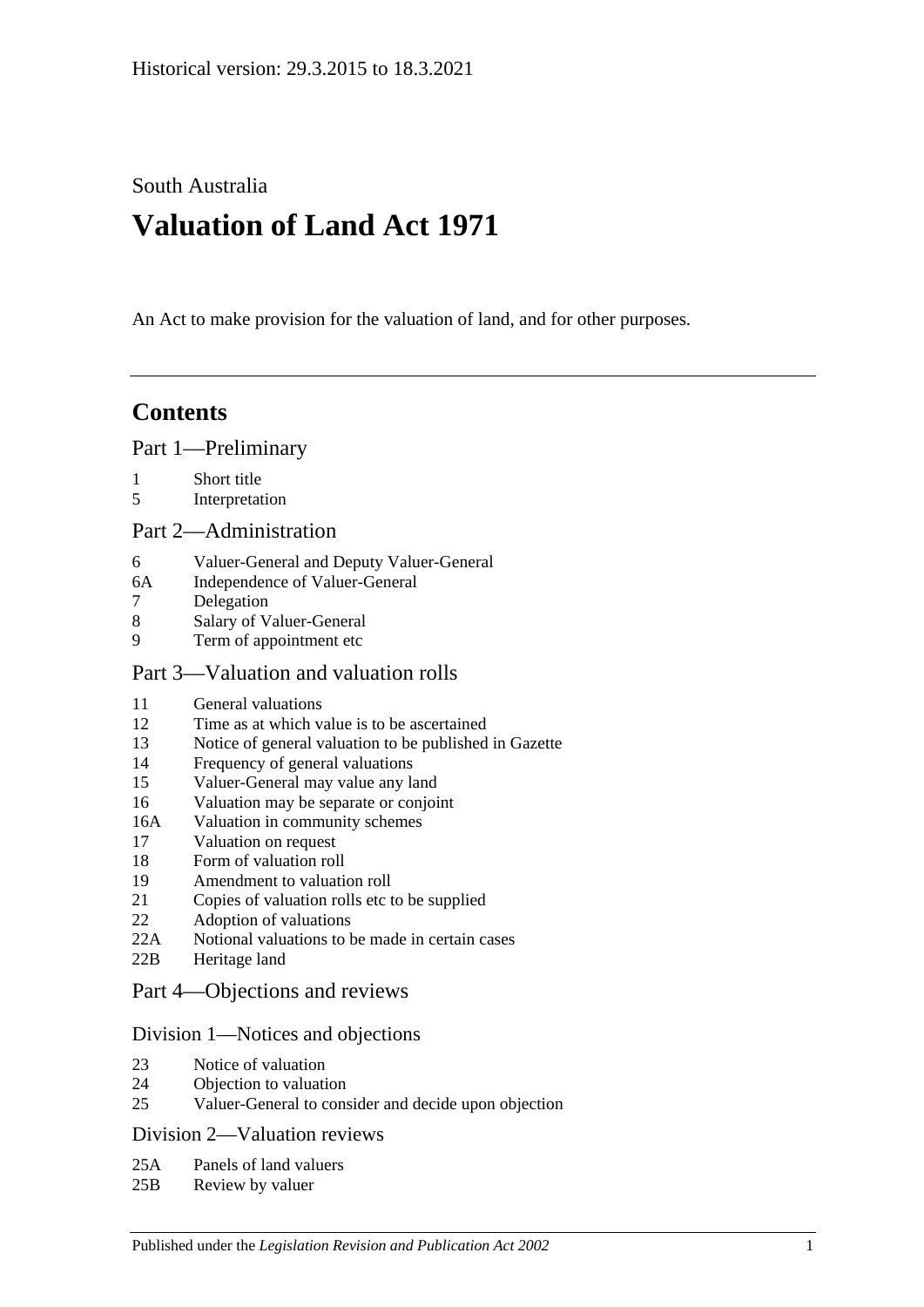#### [Division 3—Review by SACAT](#page-15-0)

25C [Review by SACAT](#page-15-1)

[Division 4—Saving provision](#page-15-2)

25D [Saving provision](#page-15-3)

[Part 5—Miscellaneous](#page-16-0)

- 26 [Access to land etc](#page-16-1)
- 27 [Access to documents in possession of public authorities](#page-16-2)
- 28 [Returns](#page-16-3)
- 29 [Notice of sale etc](#page-17-0)
- 31 [Service of notices](#page-17-1)
- 32 [Copies of or extracts from entries in valuation rolls](#page-17-2)
- 33 [Financial provision](#page-17-3)
- 34 [Regulations](#page-18-0)

[Legislative history](#page-19-0)

### <span id="page-1-0"></span>**The Parliament of South Australia enacts as follows:**

## **Part 1—Preliminary**

#### <span id="page-1-1"></span>**1—Short title**

This Act may be cited as the *Valuation of Land Act 1971*.

#### <span id="page-1-2"></span>**5—Interpretation**

(1) In this Act, unless the contrary intention appears—

*annual value* of land, means a value computed as three-quarters of the gross annual rental that the land might reasonably be expected to realise if leased upon condition that the landlord were liable for all rates, taxes and other imposts on the land and the insurance and other outgoings necessary to maintain the value of the land, or as five per cent of the capital value of the land, but this definition is subject to the following qualifications—

- (a) the annual value of land held of the Crown by virtue solely of a mining lease must not exceed the amount of the rental payable to the Crown under the lease, and if the annual value of any such land would, but for this paragraph, exceed that amount, the annual value must be reduced to that amount; and
- (b) if the value of the land has been enhanced by trees planted on the land (other than commercial plantations), or trees preserved on the land for the purpose of shelter or ornament, the annual value must be determined as if the value of the land had not been so enhanced; and
- (c) if the value of the land is enhanced by the existence on the land of any fixtures, consisting of prescribed machinery, plant or equipment the annual value of the land must (where the annual value is computed on the basis of gross annual rental, but not otherwise) be reduced by an amount representing depreciation on that machinery, plant or equipment; and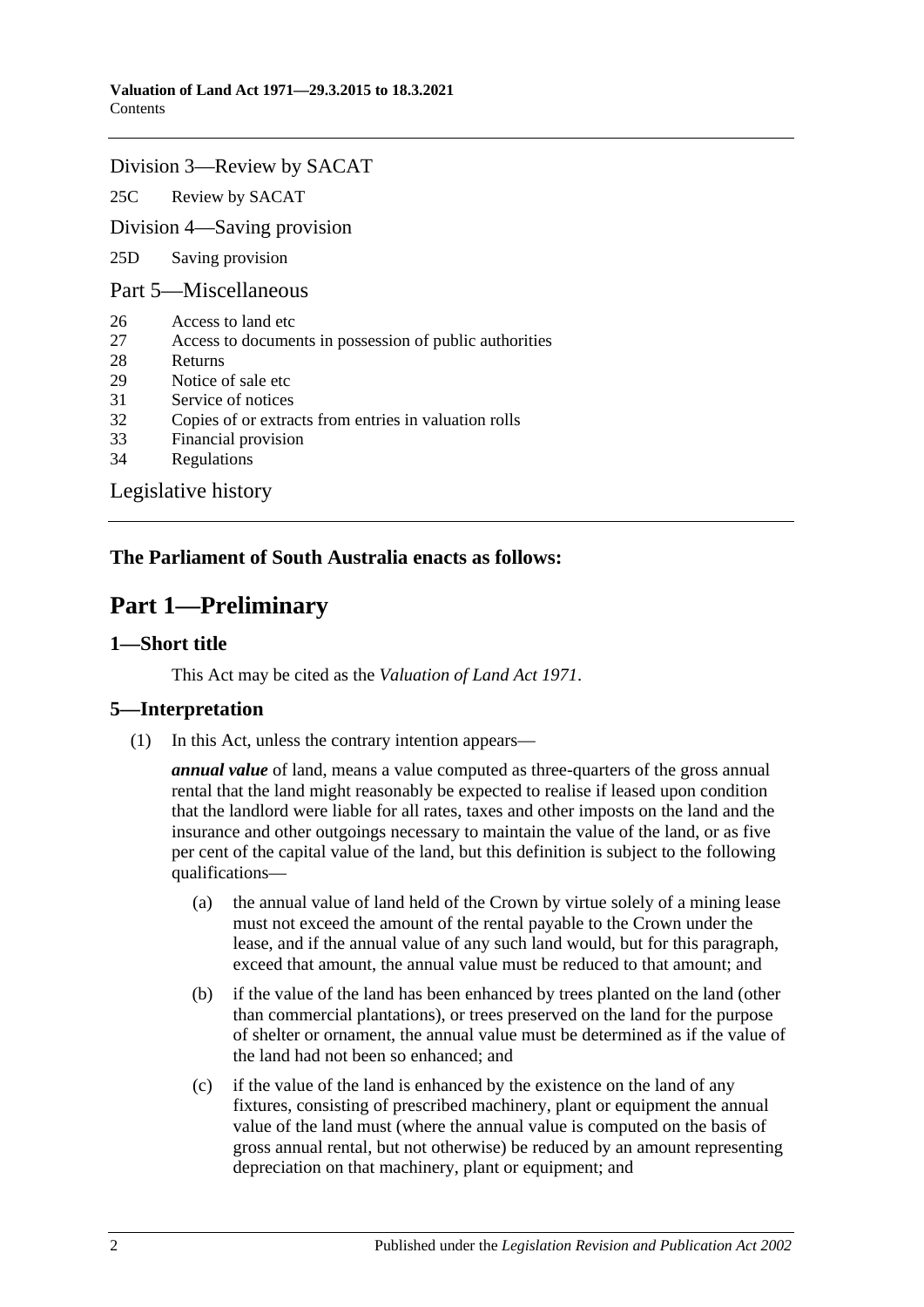(d) where it is not reasonably practicable to determine a gross annual rental in relation to land, the annual value of the land must be computed on the basis of the capital value of the land;

*area* means a municipality or district as defined in the *[Local Government Act](http://www.legislation.sa.gov.au/index.aspx?action=legref&type=act&legtitle=Local%20Government%20Act%201934) 1934* and an area in relation to which any body corporate is, by virtue of any Act, taken to be or vested with the powers of, a municipal council or district council, and any other portion or portions of the State declared by regulation to constitute an area for the purposes of this Act;

*business of primary production* means the business of agriculture, pasturage, horticulture, viticulture, apiculture, poultry farming, dairy farming, forestry or any other business consisting of the cultivation of soils, the gathering in of crops or the rearing of livestock or consisting of the propagation and harvesting of fish or other aquatic organisms;

*capital value* of land means the capital amount that an unencumbered estate of fee simple in the land might reasonably be expected to realise upon sale, but if the value of the land has been enhanced by trees planted on the land (other than commercial plantations), or trees preserved on the land for the purpose of shelter or ornament, the capital value must be determined as if the value of the land had not been so enhanced;

*council* means a municipal council or a district council and includes any body corporate that is, by virtue of any Act, taken to be, or vested with the powers of, a municipal or district council;

*general valuation* means a valuation of all the land within an area on which any rate, tax or impost is to be levied or imposed under the provisions of any of the rating or taxing Acts;

*owner* of land means the person who is liable to pay tax in respect of the land under the *[Land Tax Act](http://www.legislation.sa.gov.au/index.aspx?action=legref&type=act&legtitle=Land%20Tax%20Act%201936) 1936*, or where there is no person so liable, a person who is liable, as owner or occupier of the land, to pay any rate, tax or impost under any other of the rating or taxing Acts;

*the rating or taxing Acts* means—

- (a) the *[Land Tax Act](http://www.legislation.sa.gov.au/index.aspx?action=legref&type=act&legtitle=Land%20Tax%20Act%201936) 1936*; and
- (b) the *[Local Government Act](http://www.legislation.sa.gov.au/index.aspx?action=legref&type=act&legtitle=Local%20Government%20Act%201934) 1934*; and
- (ba) the *[Emergency Services Funding Act](http://www.legislation.sa.gov.au/index.aspx?action=legref&type=act&legtitle=Emergency%20Services%20Funding%20Act%201998) 1998*; and
- (c) the *[Waterworks Act](http://www.legislation.sa.gov.au/index.aspx?action=legref&type=act&legtitle=Waterworks%20Act%201932) 1932*, the *[Water Conservation Act](http://www.legislation.sa.gov.au/index.aspx?action=legref&type=act&legtitle=Water%20Conservation%20Act%201936) 1936* and the *[Sewerage Act](http://www.legislation.sa.gov.au/index.aspx?action=legref&type=act&legtitle=Sewerage%20Act%201929) 1929*;

*site value* of land means the capital amount that an unencumbered estate in fee simple in the land might reasonably be expected to realise upon sale assuming that any improvements on the land, the benefit of which is unexhausted at the time of valuation, had not been made; for the purposes of this definition—

- (a) *improvements* means—
	- (i) buildings and structures (but not including structures in the nature of site works); and
	- (ii) wells, dams and reservoirs; and
	- (iii) the planting of trees for commercial purposes;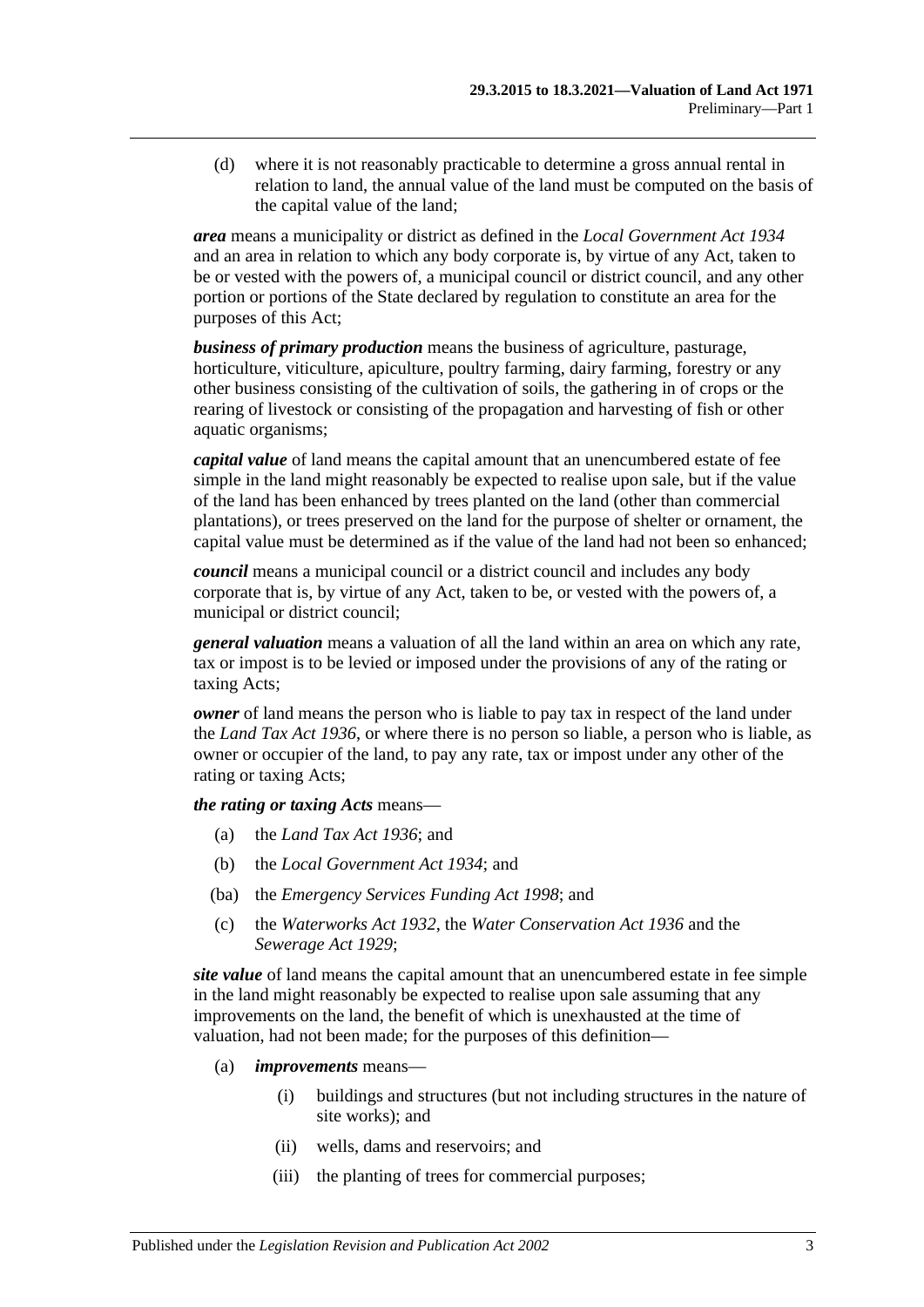*unimproved value* of land means the capital amount that an unencumbered estate of fee simple in the land might reasonably be expected to realise upon sale assuming that any improvements on the land (except, in the case of land not used for primary production, any site improvements), the benefit of which is unexhausted at the time of valuation, had not been made; for the purposes of this definition—

- (a) *improvements* means houses and buildings, fixtures and other building improvements of any kind whatsoever, fences, bridges, roads, tanks, wells, dams, fruit trees, bushes, shrubs and other plants planted or sown, whether for trade or other purposes, draining of land, ringbarking, clearing of timber or scrub and any other actual improvements;
- (b) *site improvements* means reclamation of land by draining or filling, and any retaining walls or other structures or works ancillary to that reclamation, the excavation, grading or levelling of land, the removal of rocks, stone, sand or soil, and the clearing of timber, scrub or other vegetation;

*value* in relation to land means the annual value, the capital value, the site value and the unimproved value of the land or any one or more of those values; *to value* means to determine or assess those values or any one or more of them; and *determination of value* or *valuation* means a determination or assessment of those values or any one or more of them.

- (2) Where land is—
	- (a) a primary strata lot in a strata scheme under the *[Community Titles Act](http://www.legislation.sa.gov.au/index.aspx?action=legref&type=act&legtitle=Community%20Titles%20Act%201996) 1996* in which none of the primary lots has been divided by a secondary plan; or
	- (b) a unit under the *[Strata Titles Act](http://www.legislation.sa.gov.au/index.aspx?action=legref&type=act&legtitle=Strata%20Titles%20Act%201988) 1988*,

the unimproved value or site value of the lot or unit will be determined as follows:

- (c) the capital value of all lots or units shown on the plan will be assessed; and
- (d) the unimproved value or site value (as the case may require) of the parcel or site will be assessed; and
- (e) the unimproved value or site value of the strata lot or unit will be taken to be the value that bears to the unimproved value or site value of the parcel or site the same proportion as the capital value of the lot or unit bears to the aggregate capital value of all the strata lots or units shown on the plan.
- (3) Where any of the primary strata lots created by the deposit of a primary strata plan under the *[Community Titles Act](http://www.legislation.sa.gov.au/index.aspx?action=legref&type=act&legtitle=Community%20Titles%20Act%201996) 1996* have been divided by a secondary plan the unimproved value or site value of the primary lots that have not been divided by a secondary plan (if any), the secondary lots that have not been divided by a tertiary plan (if any) and the tertiary lots (if any) will be determined as follows:
	- (a) the capital value of all the undivided primary and secondary lots and the tertiary lots shown on the plan will be assessed; and
	- (b) the unimproved value or site value (as the case may require) of the primary parcel will be assessed; and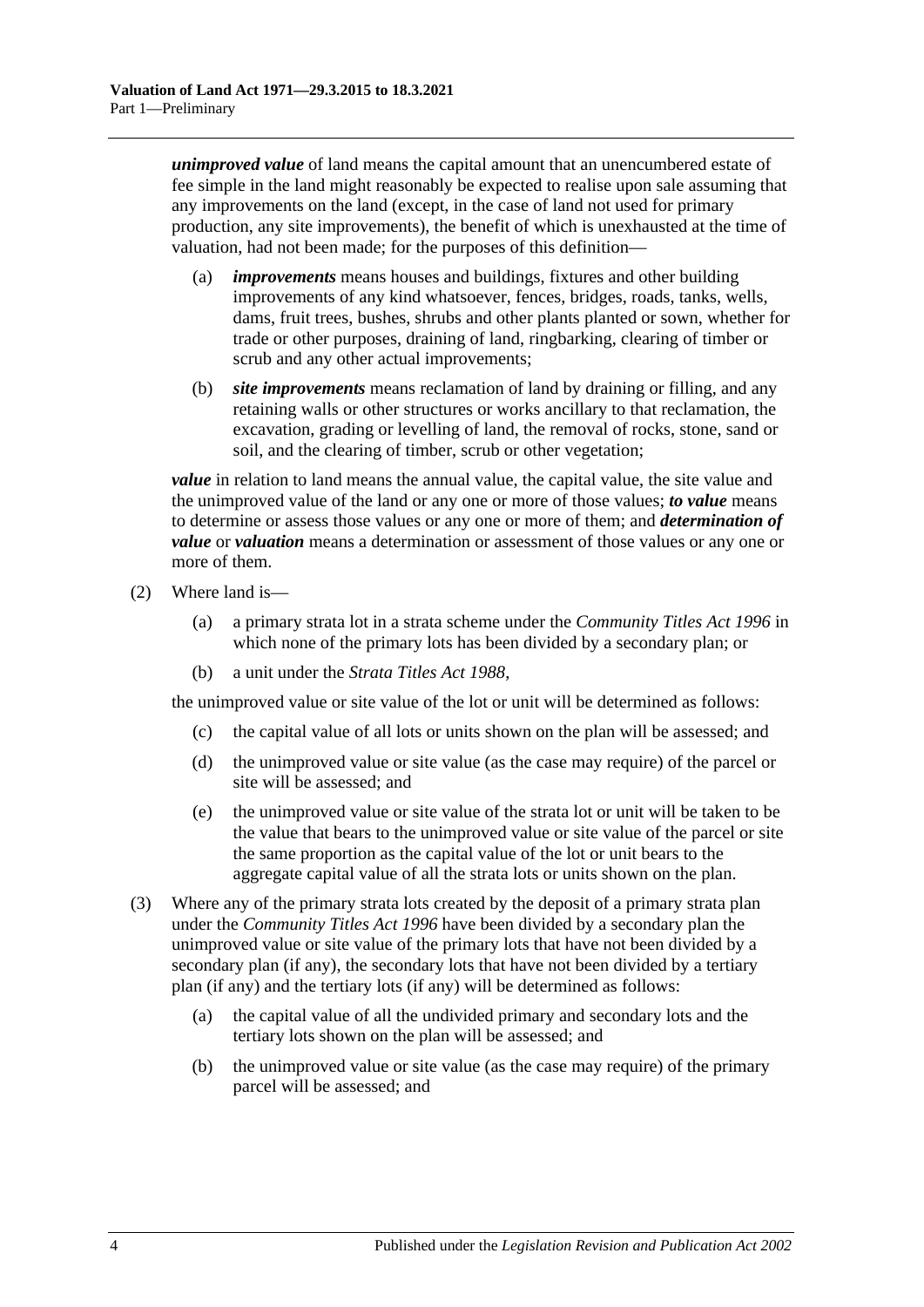(c) the unimproved value or site value of a primary, secondary or tertiary lot will be taken to be the value that bears to the unimproved value or site value of the primary parcel the same proportion as the capital value of the lot bears to the aggregate capital value of all the undivided primary and secondary lots and the tertiary lots shown on the plan.

## <span id="page-4-0"></span>**Part 2—Administration**

## <span id="page-4-1"></span>**6—Valuer-General and Deputy Valuer-General**

- (1) The Governor may, by notice published in the Gazette, appoint a Valuer-General who will have the general administration of this Act.
- (2) If the Valuer-General is temporarily absent from the duties of office or if the office of Valuer-General is temporarily vacant, the Governor may, by notice published in the Gazette, appoint an officer of the Public Service to be a Deputy Valuer-General and that person, while so appointed, will perform all such functions and duties as are imposed on, or assigned to, the Valuer-General by or under this or any other Act.
- (3) Where a Deputy Valuer-General is appointed to perform the functions and duties of the Valuer-General, references in this or any other Act to the Valuer-General will, in relation to those functions or duties, be read as references to the Deputy Valuer-General.
- (4) A person appointed Valuer-General, or a Deputy Valuer-General under this section must be a person who is qualified for membership of the Australian Property Institute Incorporated or a body prescribed by regulation and has practised as a land valuer (whether in the service of the Government or privately) for a period (whether continuous or in aggregate) of at least 5 years.

#### <span id="page-4-2"></span>**6A—Independence of Valuer-General**

The Valuer-General will, in valuing any land or performing any statutory function as Valuer-General, exercise an independent judgment and not be subject to direction from any person.

#### <span id="page-4-3"></span>**7—Delegation**

- (1) The Valuer-General may, by instrument in writing, delegate any of his or her powers, authorities, duties and functions (except this power of delegation) under this or any other Act to any other person.
- (2) Any such delegation does not prevent the Valuer-General from acting personally in any matter.

#### <span id="page-4-6"></span><span id="page-4-4"></span>**8—Salary of Valuer-General**

- (1) The Valuer-General will be paid such salary and allowances as the Governor may from time to time determine.
- (3) The salary and allowances referred to in [subsection](#page-4-6) (1) are a charge on the Consolidated Account which is to the necessary extent appropriated accordingly.

#### <span id="page-4-5"></span>**9—Term of appointment etc**

(1) The Valuer-General will be appointed for a term of 5 years.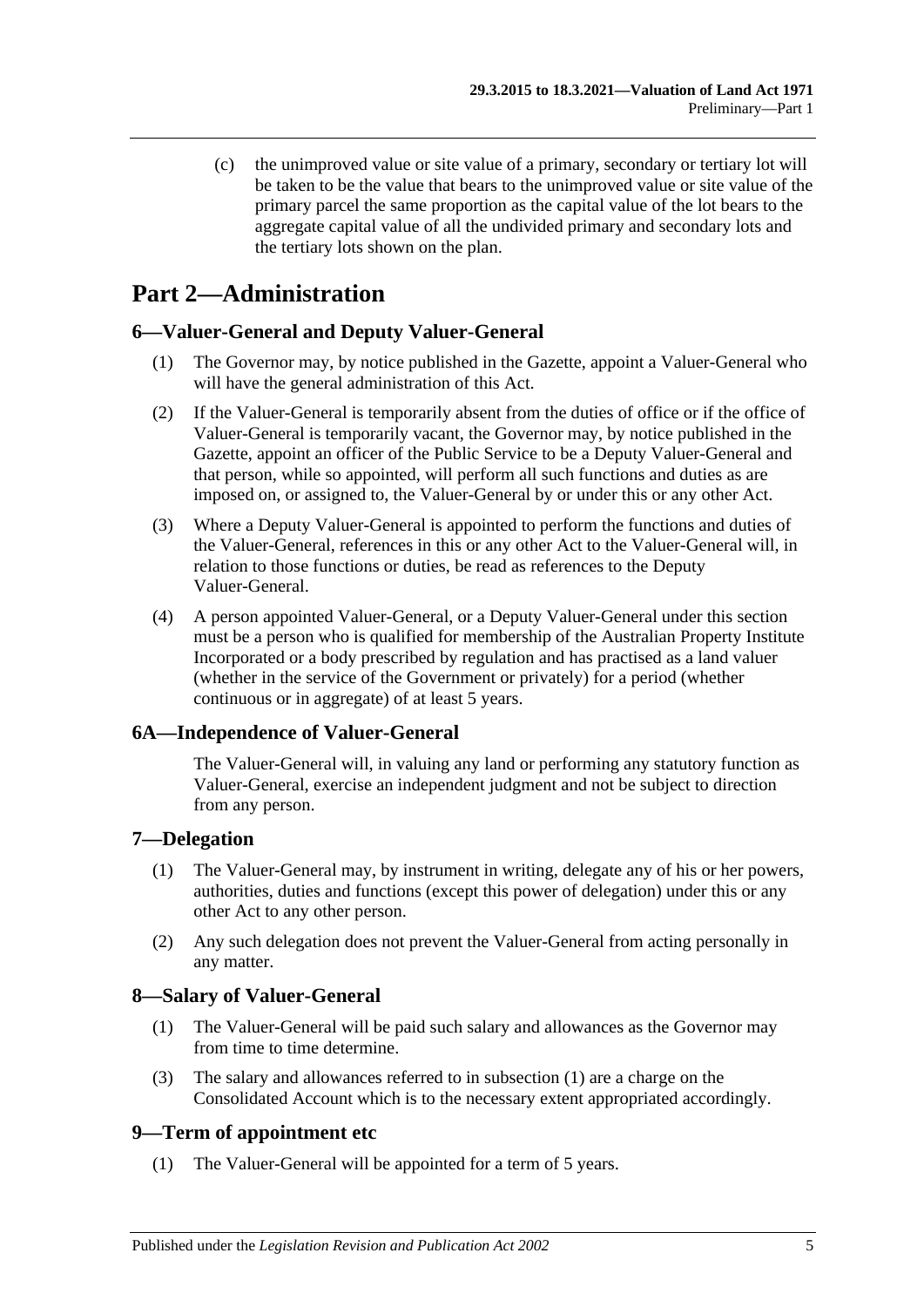- (1a) Subject to this Act, a person appointed to be the Valuer-General is, on the expiration of a term of office, eligible for reappointment for a term of 5 years.
- <span id="page-5-0"></span>(2) The Governor may remove the Valuer-General from office upon the presentation of an address by both Houses of Parliament praying for his or her removal.
- <span id="page-5-1"></span>(3) The Governor may, at any time suspend the Valuer-General from office on the ground of incompetence or misbehaviour and upon such suspension—
	- (a) a full statement of the reason for the suspension must be laid before both Houses of Parliament within 7 days of the suspension if Parliament is then in session or, if not, within 7 days of the commencement of the next succeeding session of Parliament; and
	- (b) if within 1 month of the statement being laid before Parliament, neither House of Parliament presents an address to the Governor praying for the removal of the Valuer-General from office, he or she must be restored to office, but if either House does present such an address, the Governor may remove the Valuer-General from office.
- (4) The office of Valuer-General becomes vacant if the Valuer-General—
	- (a) dies; or
	- (b) resigns by written notice addressed to the Governor; or
	- (ba) completes a term of office and is not reappointed; or
	- (c) is removed from office by the Governor under [subsection](#page-5-0) (2) or [\(3\);](#page-5-1) or
	- (d) becomes bankrupt, applies to take the benefit of any law for the relief of bankrupt or insolvent debtors or compounds with his or her creditors for less than one hundred cents in the dollar; or
	- (e) is convicted of any indictable offence or is sentenced to imprisonment for any offence; or
	- (f) becomes a member of the Parliament of the State or the Commonwealth; or
	- (g) becomes, in the opinion of the Governor, incapable, by reason of mental or physical illness, of further performing his or her functions and duties under this Act; or
	- (h) is removed from office by the Governor on the ground that the Valuer-General has engaged in any remunerative employment, occupation or business outside the duties of the office without the consent of the Minister.
- (5) Except as provided by this section, the Valuer-General cannot be removed or suspended from office, nor does the office of Valuer-General become vacant.
- (6) If a person's conditions of appointment as Valuer-General so provide, a person who—
	- (a) was an employee in the Public Service immediately before his or her appointment as Valuer-General; and
	- (b) is not reappointed as Valuer-General at the expiry of a term of office,

will be entitled to be appointed (without any requirement for selection processes to be conducted) to a position in the Public Service with a remuneration level the same as, or at least equivalent to, that of the position he or she occupied immediately before his or her appointment as Valuer-General.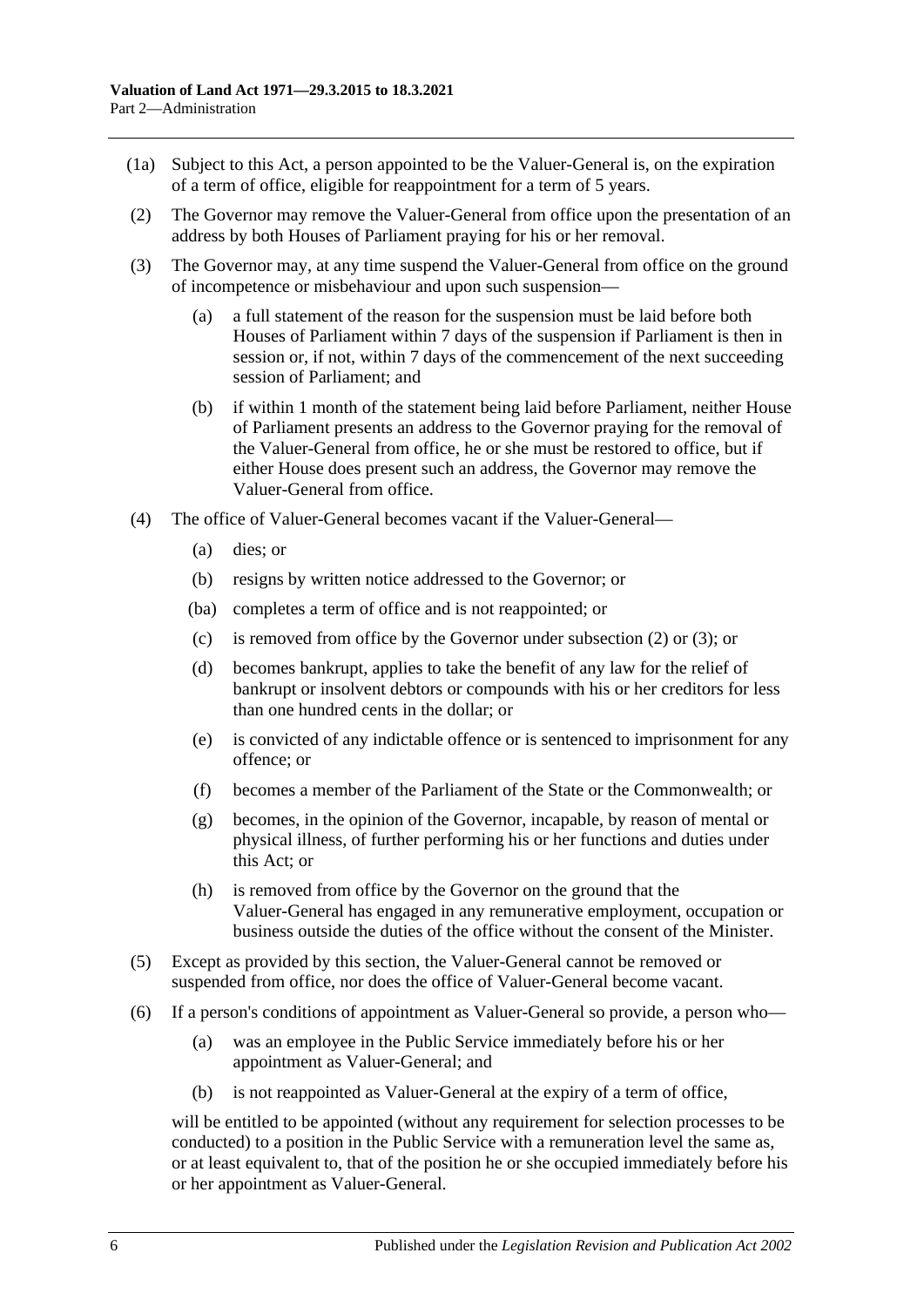## <span id="page-6-0"></span>**Part 3—Valuation and valuation rolls**

#### <span id="page-6-1"></span>**11—General valuations**

- (1) The Valuer-General must make or cause to be made general valuations of land within the areas of the State.
- (2) For the purposes of each such general valuation, the Valuer-General must determine or cause to be determined, with respect to all land subject to the general valuation, the annual value, the capital value, the site value and the unimproved value of the land so far as those values are required for the purpose of levying or imposing any rate, tax or impost.
- (3) A separate valuation roll must be prepared in respect of each area.

#### <span id="page-6-2"></span>**12—Time as at which value is to be ascertained**

A value assigned to land for the purposes of a general valuation must be the value of the land as at a date (whether before, on or after the completion of the general valuation) determined by the Valuer-General in relation to the general valuation.

#### <span id="page-6-5"></span><span id="page-6-3"></span>**13—Notice of general valuation to be published in Gazette**

- (1) When a general valuation of land within an area has been made under this Act, the Valuer-General must cause notice of the making of the general valuation to be published in the Gazette.
- (2) A notice published under [subsection](#page-6-5) (1) must specify the area in which the general valuation has been made, and the date determined by the Valuer-General as at which values are assigned to land in the area for the purposes of the general valuation.
- (3) The determinations of value comprising the general valuation will come into force and supersede any previous determinations of value in force under this Act and affecting the land to which the general valuation relates as from such day (whether before, on or after the date as at which values are assigned to land for the purposes of the general valuation) as may be determined by the Valuer-General and specified in the notice published under [subsection](#page-6-5) (1).

#### <span id="page-6-4"></span>**14—Frequency of general valuations**

- (1) A general valuation must be made within each area at least once during each successive period of 5 years after the day on which the first general valuation of land within the area comes into force.
- <span id="page-6-6"></span>(2) If the Valuer-General is of opinion that the value of land within an area has not materially increased or diminished since a previous general valuation of land within the area, he or she may, by notice published in the Gazette, declare that the valuation roll prepared for the purposes of that previous general valuation, correctly represents the value of land within the area and such a declaration will be taken to constitute a general valuation of the land within the area.
- (3) A value will be taken to have been assigned to land for the purposes of a general valuation made by declaration in accordance with [subsection](#page-6-6) (2) as at the date (whether before, on or after the date of the declaration) specified by the Valuer-General in that declaration.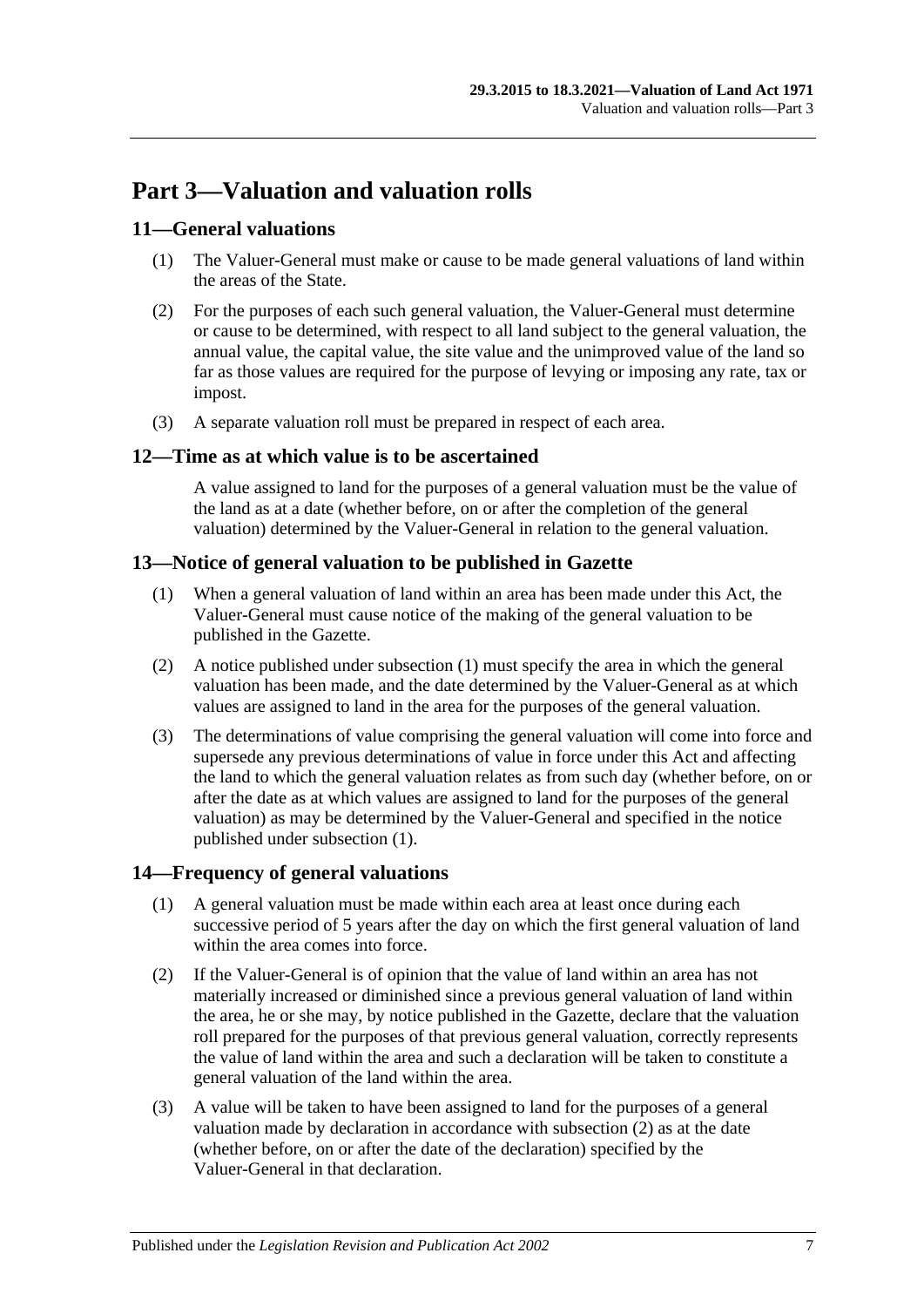#### <span id="page-7-4"></span><span id="page-7-0"></span>**15—Valuer-General may value any land**

- (1) The Valuer-General may at any time, value or cause to be valued any land if the land has not previously been valued or separately valued under this Act or if, in his or her opinion, the value of the land has been materially enhanced or diminished, or such a valuation is, for any reason whatsoever, necessary or expedient.
- (2) Where a valuation is made under [subsection](#page-7-4) (1), the value of the land must be determined—
	- (a) if there has been a previous general valuation of land within the same area as that land, in accordance with the level of values prevailing in relation to land of the same or a similar character at the date as at which values were assigned to land for the purposes of the latest such general valuation; or
	- (b) if there has been no previous general valuation of land within the same area as that land, as the value of the land as at the date of valuation.
- (3) A determination of value made under this section will come into force and supersede any previous determination of value in force under this Act and affecting the land to which the determination relates as from such day (whether before, on or after the day on which the determination of value is made) as may be determined by the Valuer-General.
- (4) A value determined by valuation under this section must be entered in an appropriate valuation roll.

#### <span id="page-7-1"></span>**16—Valuation may be separate or conjoint**

- (1) The Valuer-General may, in his or her discretion, make a separate valuation of any portion of any land or may value any land conjointly with other land.
- <span id="page-7-5"></span>(2) The Valuer-General may make a separate valuation of a portion of land forming part of a larger parcel or allotment, despite a prohibition against, or restriction upon, separate alienation of that portion of land by sale or lease, where—
	- (a) the valuation is required by law; or
	- (b) that portion of land is under separate physical occupation.
- (3) For the purpose of a valuation under [subsection](#page-7-5) (2), any prohibition against, or restriction upon, alienation of the portion of land in question must be disregarded.

#### <span id="page-7-2"></span>**16A—Valuation in community schemes**

Where a rate, tax or impost is assessed under one of the rating or taxing Acts against the common property, or part of the common property, created by division of land under the *[Community Titles Act](http://www.legislation.sa.gov.au/index.aspx?action=legref&type=act&legtitle=Community%20Titles%20Act%201996) 1996* separately from a community lot created by the division, the value of the lot for the purposes of an assessment under that Act must not include a component attributable to the interest in the common property or that part of it that attaches to the lot.

#### <span id="page-7-6"></span><span id="page-7-3"></span>**17—Valuation on request**

(1) The Minister administering any Act or department of Government, or a council may request the Valuer-General to value any land for the purposes of that Act, department or council and the Valuer-General upon receipt of that request must value the land or cause it to be valued as soon as practicable.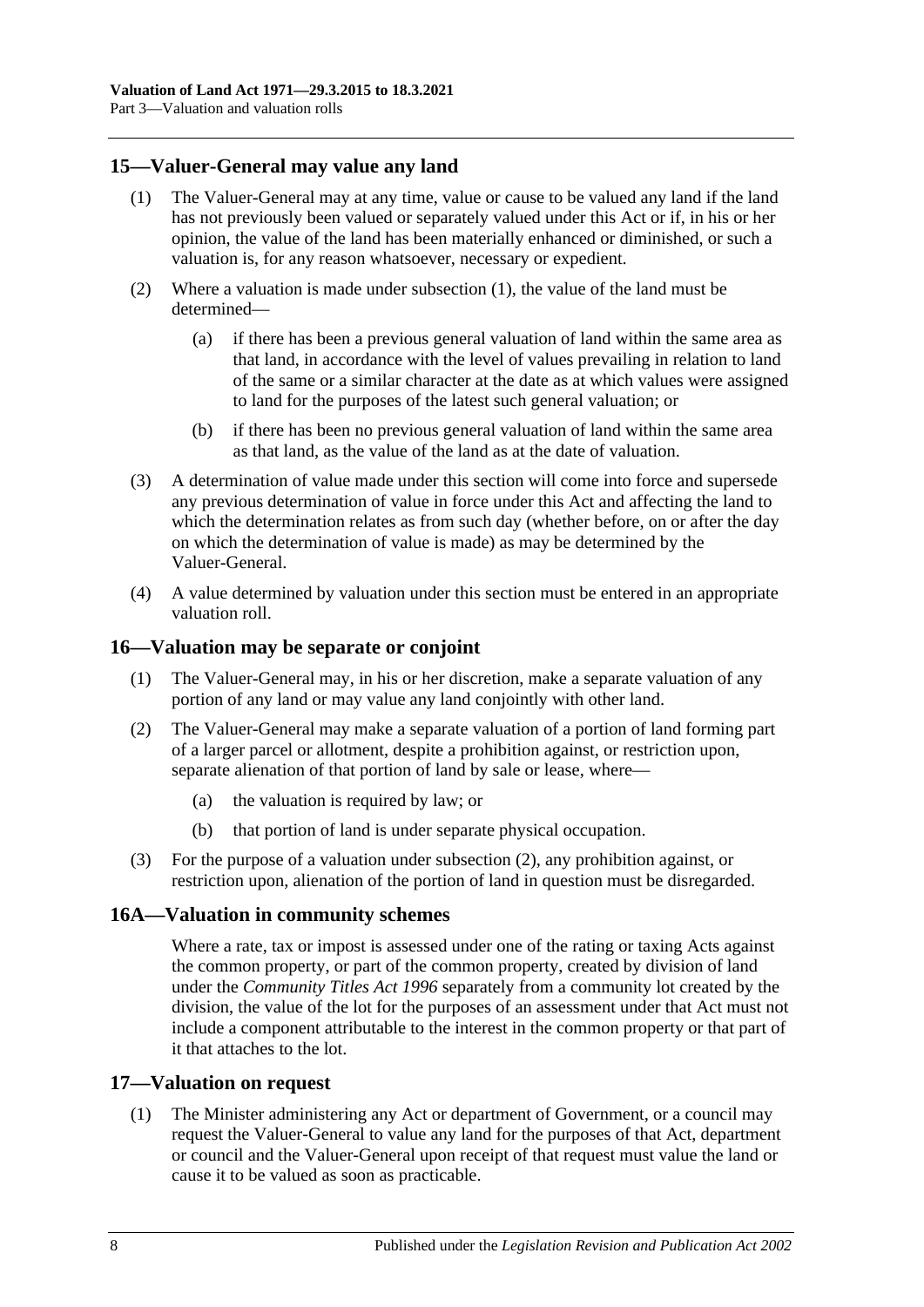- <span id="page-8-2"></span>(2) The Valuer-General may, at the request of any person, value land or cause it to be valued if the Valuer-General is satisfied that—
	- (a) there is no land valuer with the appropriate expertise available to value the land; or
	- (b) the cost of obtaining the services of a land valuer to value the land would, in the circumstances of the case, result in genuine hardship; or
	- (c) there are other special reasons why the Valuer-General should accede to the request.
- (3) A valuation, not made for the purpose of levying or imposing any rate, tax or impost upon land, must not be entered in any valuation roll and the provisions of this Act relating to notice of, and objection against and review of, valuations do not apply in respect of such a valuation.
- (4) Where the Valuer-General has valued any land in pursuance of a request under [subsection](#page-7-6) (1) or [\(2\),](#page-8-2) the Valuer-General may recover from any person or council at whose request he or she has valued the land such fees as are for the time being approved by the Minister, as a debt due to the Valuer-General, in any court of competent jurisdiction.

### <span id="page-8-0"></span>**18—Form of valuation roll**

A valuation roll will be in such form as the Valuer-General determines and must contain the following particulars in respect of land subject to a general valuation—

- (a) the name of the owner; and
- (b) a description of or reference to the land sufficient to identify it; and
- (c) the annual value, the capital value and the site value and the unimproved value of the land, so far as those values have been determined by the Valuer-General; and
- (d) such additional particulars as the Valuer-General may determine.

#### <span id="page-8-1"></span>**19—Amendment to valuation roll**

- (1) The Valuer-General must correct or amend a valuation or entry in a valuation roll if he or she discovers or receives notice of any error in the valuation or entry.
- (2) The Valuer-General must amend a valuation roll if he or she receives notice of a change in the ownership of the land to which it relates.
- (3) The Valuer-General may amend a valuation and the valuation roll if he or she discovers or receives notice that the valuation is not consistent with other valuations in force under this Act (provided that this subsection only applies if the amended valuation will be less than the original valuation).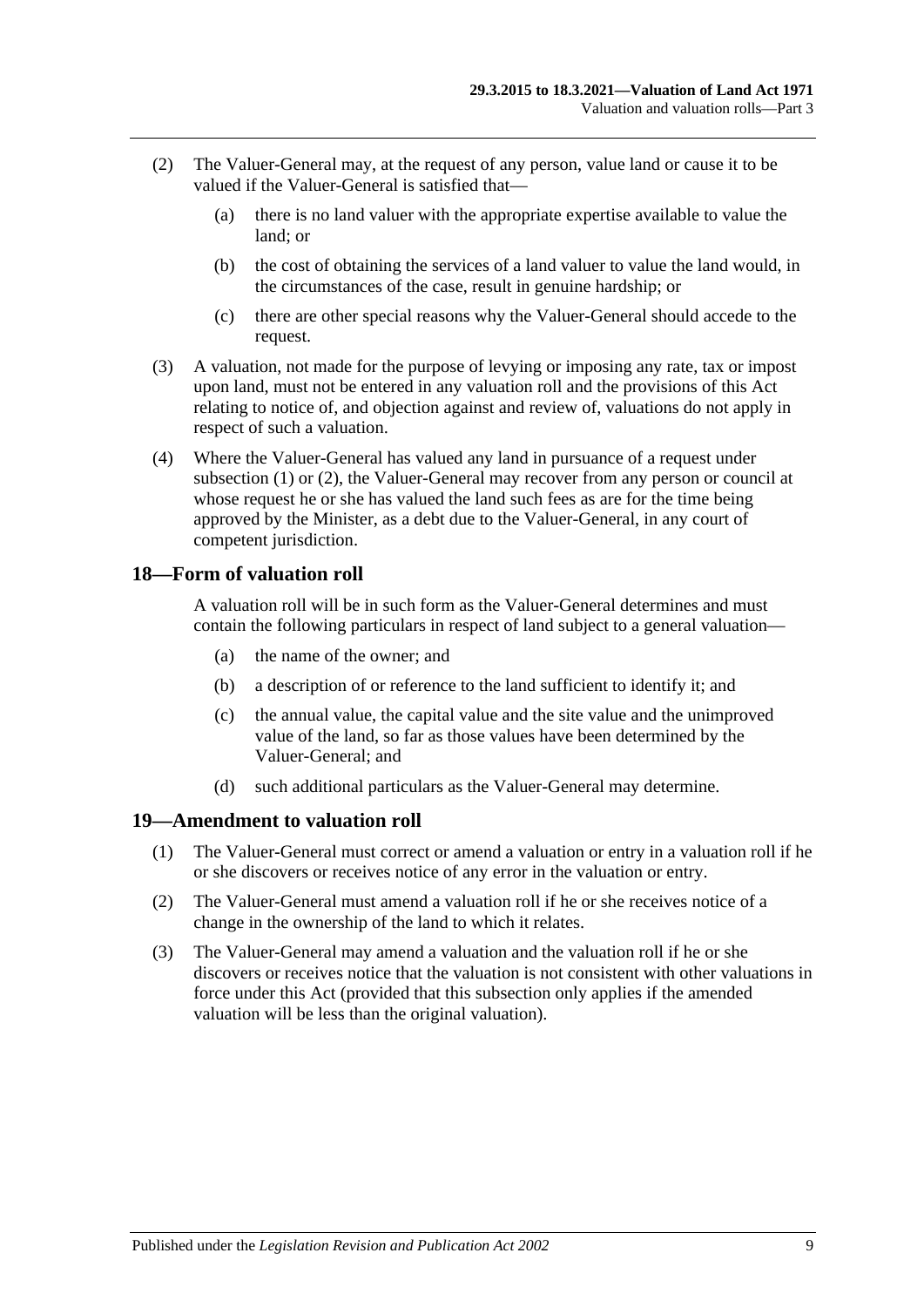#### <span id="page-9-0"></span>**21—Copies of valuation rolls etc to be supplied**

The Valuer-General must, after the completion of a valuation roll for any area or the making of any addition, correction or amendment to a roll and upon payment of such fees as may be prescribed—

- (a) furnish the Minister administering the *[Waterworks Act](http://www.legislation.sa.gov.au/index.aspx?action=legref&type=act&legtitle=Waterworks%20Act%201932) 1932*, the *[Water](http://www.legislation.sa.gov.au/index.aspx?action=legref&type=act&legtitle=Water%20Conservation%20Act%201936)  [Conservation Act](http://www.legislation.sa.gov.au/index.aspx?action=legref&type=act&legtitle=Water%20Conservation%20Act%201936) 1936* and the *[Sewerage Act](http://www.legislation.sa.gov.au/index.aspx?action=legref&type=act&legtitle=Sewerage%20Act%201929) 1929*, and the Commissioner of State Taxation, with a copy (which copy may be in writing or transcribed upon magnetic tape or in such other form as the Valuer-General may agree upon with the Minister or the Commissioner) of the valuation roll or the addition, correction or amendment to the roll; and
- (b) if the council for the area has, under the provisions of the *[Local Government](http://www.legislation.sa.gov.au/index.aspx?action=legref&type=act&legtitle=Local%20Government%20Act%201934)  Act [1934](http://www.legislation.sa.gov.au/index.aspx?action=legref&type=act&legtitle=Local%20Government%20Act%201934)*, requested the Valuer-General to supply to it a copy of the valuation roll, furnish the council with a copy (which copy may be in writing or transcribed upon magnetic tape or in such other form as the Valuer-General may agree upon with the Council) of the valuation roll or the addition, correction or amendment to the roll.

### <span id="page-9-1"></span>**22—Adoption of valuations**

- (1) The Valuer-General may adopt any valuation made by a council or any other person or body.
- (2) A valuation adopted under this section has effect as a valuation of the Valuer-General and must be entered in a valuation roll.
- (3) A valuation adopted under this section will come into force under this Act as from such day (whether before, on or after the date of adoption) as may be determined by the Valuer-General.
- (4) Where a valuation adopted under this section was made under an Act that allows a right of appeal in respect of the valuation, [Part 4](#page-12-0) of this Act does not apply in respect of the valuation.

#### <span id="page-9-2"></span>**22A—Notional valuations to be made in certain cases**

- <span id="page-9-4"></span><span id="page-9-3"></span>(1) The owner of land is entitled to the benefit of this section in respect of the valuation of land by a valuing authority if—
	- (a) the owner—
		- (i) has an estate of fee simple in the land; or
		- (ii) holds the land by virtue of a Crown lease, or an agreement to purchase from the Crown; or
		- (iii) is the occupier of the land by virtue of his or her shareholding in a body corporate of a kind referred to in [paragraph](#page-9-3) (b)(ii); and
	- (b) the conditions laid down in any one of the following subparagraphs are satisfied:
		- (i) the owner of the land is a natural person, the land constitutes his or her principal place of residence, and is not used for any commercial or industrial purpose; or
		- (ii) the land is vested in a body corporate and—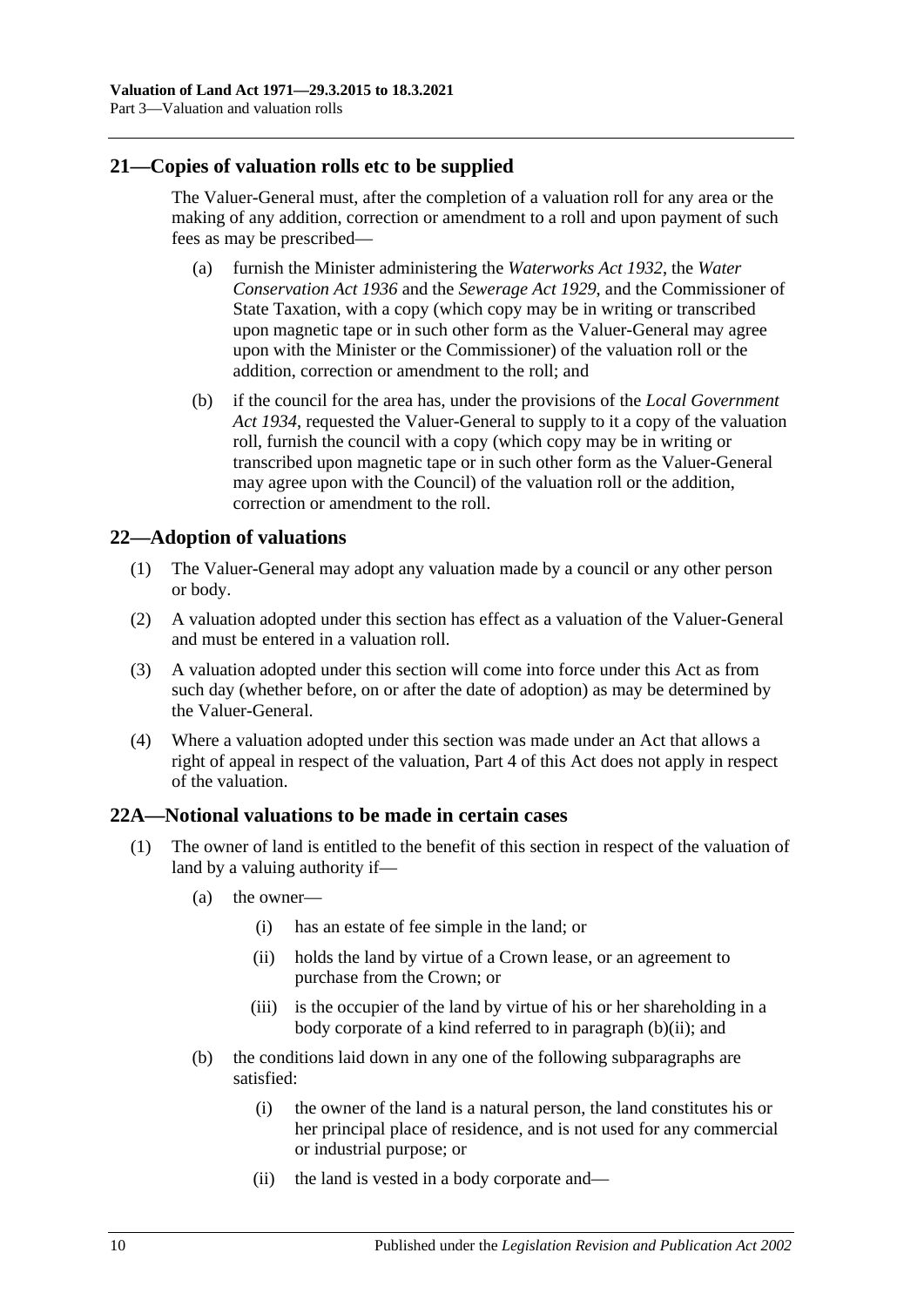- (A) the whole of the land vested in the body corporate consists of a group of dwellings and land appurtenant to those dwellings; and
- (B) all issued shares of the body corporate are owned by shareholders who acquire exclusive rights to occupy land of the body corporate by virtue of their shareholdings; and
- (C) the land constitutes the principal place of residence of a natural person who is a shareholder in the body corporate; and
- (D) the land is not used for a commercial or industrial purpose; or
- (iii) the land is used for the business of primary production; and
- <span id="page-10-0"></span>(c) the value of the land is, in the opinion of the relevant valuing authority, enhanced by—
	- (i) an existing division of the land; or
	- (ii) a potential for division of the land; or
	- (iii) a potential for use of the land otherwise than in the manner referred to in the relevant subparagraph of [paragraph](#page-9-4) (b).
- <span id="page-10-1"></span>(2) Where a valuing authority is satisfied that a person is entitled to the benefit of this section it may, and must at the request of that person, value the land as if the existing division or potential for division or use referred to in [subsection](#page-10-0) (1)(c) did not exist and any such valuation will operate for the purposes of any rating or taxing Act under which rates, taxes or imposts are levied or imposed on the land on the basis of the valuations of that valuing authority.
- (3) Where a valuing authority makes a valuation under the provisions of [subsection](#page-10-1) (2), it must inform the owner of the land, in writing, of the valuation and of the owner's obligations under [subsection](#page-10-2) (6).
- (4) When land is valued under the provisions of [subsection](#page-10-1) (2), it must also be valued as if the owner were not entitled to the benefit of this section, and the latter valuation will take effect for the purpose of a rating or taxing Act if—
	- (a) the owner ceases to be entitled to the benefit of this section; or
	- (b) a person who is not entitled to the benefit of this section becomes the owner of the land.
- <span id="page-10-2"></span>(6) Where land has been valued under this section and—
	- (a) circumstances occur by virtue of which the owner ceases to be entitled to the benefit of this section; or
	- (b) the owner enters into a transaction by virtue of which a change in the ownership of the land may occur,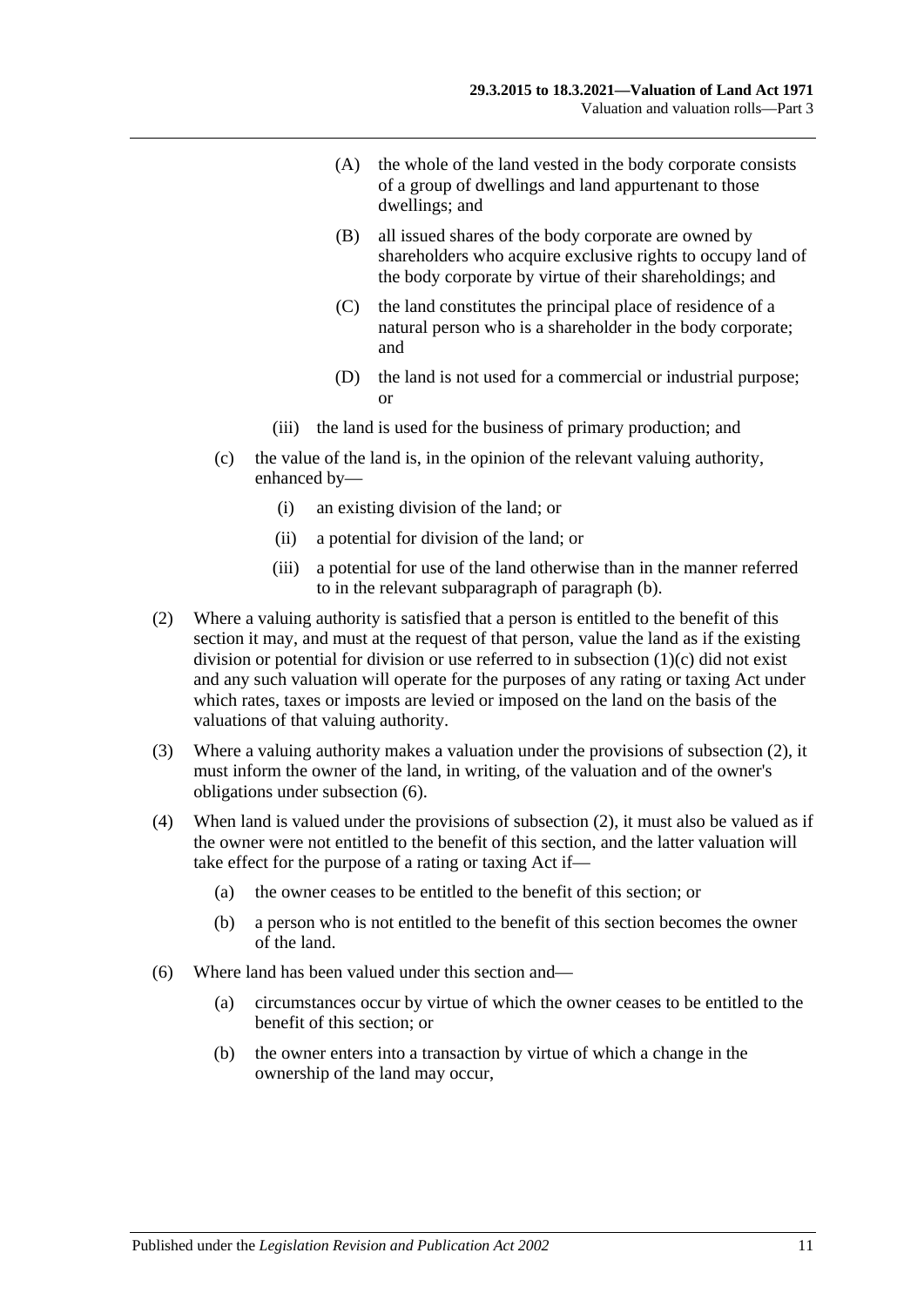the owner must, subject to [subsection](#page-11-1) (7), within 28 days inform the relevant valuing authority of those circumstances, or that transaction, and must furnish such further information as the valuing authority may require.

Maximum penalty: \$5 000.

Expiation fee: \$315.

- <span id="page-11-1"></span>(7) Where by virtue of an Act a right to rescind or avoid a transaction exists, the obligation to inform a valuing authority of the transaction does not arise unless the time within which the right may be exercised expires and the right has not been exercised within that time.
- (8) In this section—

*rating or taxing Act* means any of the rating or taxing Acts or any other Act under which a rate, tax or impost is levied or imposed on land;

*valuing authority* means the Valuer-General or other authority responsible for valuing land for the purposes of a rating or taxing Act.

- (9) For the purposes of the *[Land Tax Act](http://www.legislation.sa.gov.au/index.aspx?action=legref&type=act&legtitle=Land%20Tax%20Act%201936) 1936* a valuation under [subsection](#page-10-1) (2) operates only in relation to land used for the business of primary production.
- (10) An apparently genuine document purporting to be issued by a valuing authority and to certify the date of receipt of a request under [subsection](#page-10-1) (2) will, in the absence of proof to the contrary, constitute proof of the matter so certified.

## <span id="page-11-2"></span><span id="page-11-0"></span>**22B—Heritage land**

- (1) Where land is on a State/local heritage list, a valuing authority that values the land for the purpose of levying rates, taxes or imposts must, in making the valuation—
	- (a) take into account the fact that the land is on a State/local heritage list; and
	- (b) disregard any potential use of the land that is inconsistent with its preservation as a place of State or local heritage significance or value.
- (3) Where a valuing authority makes a valuation under [subsection](#page-11-2) (1), it must inform the owner of the land, in writing, of the valuation and of the owner's obligations under [subsection](#page-11-3) (5).
- (4) The fact that land is placed on a State/local heritage list does not invalidate pre-existing valuations.
- <span id="page-11-3"></span>(5) Where land has been valued under this section and the land ceases to be land that is on a State/local heritage list, the owner must within 28 days inform the relevant valuing authority accordingly and must furnish such further information as the valuing authority may require.

Maximum penalty: \$5 000.

Expiation fee: \$315.

- (6) For the purposes of this Act, land is on a State/local heritage list if—
	- (a) the land, or any place within the land, is a State Heritage Place under the *[Heritage Places Act](http://www.legislation.sa.gov.au/index.aspx?action=legref&type=act&legtitle=Heritage%20Places%20Act%201993) 1993*; or
	- (b) the land, or any place within the land, is designated as a place of local heritage value by a Development Plan under the *[Development Act](http://www.legislation.sa.gov.au/index.aspx?action=legref&type=act&legtitle=Development%20Act%201993) 1993*; or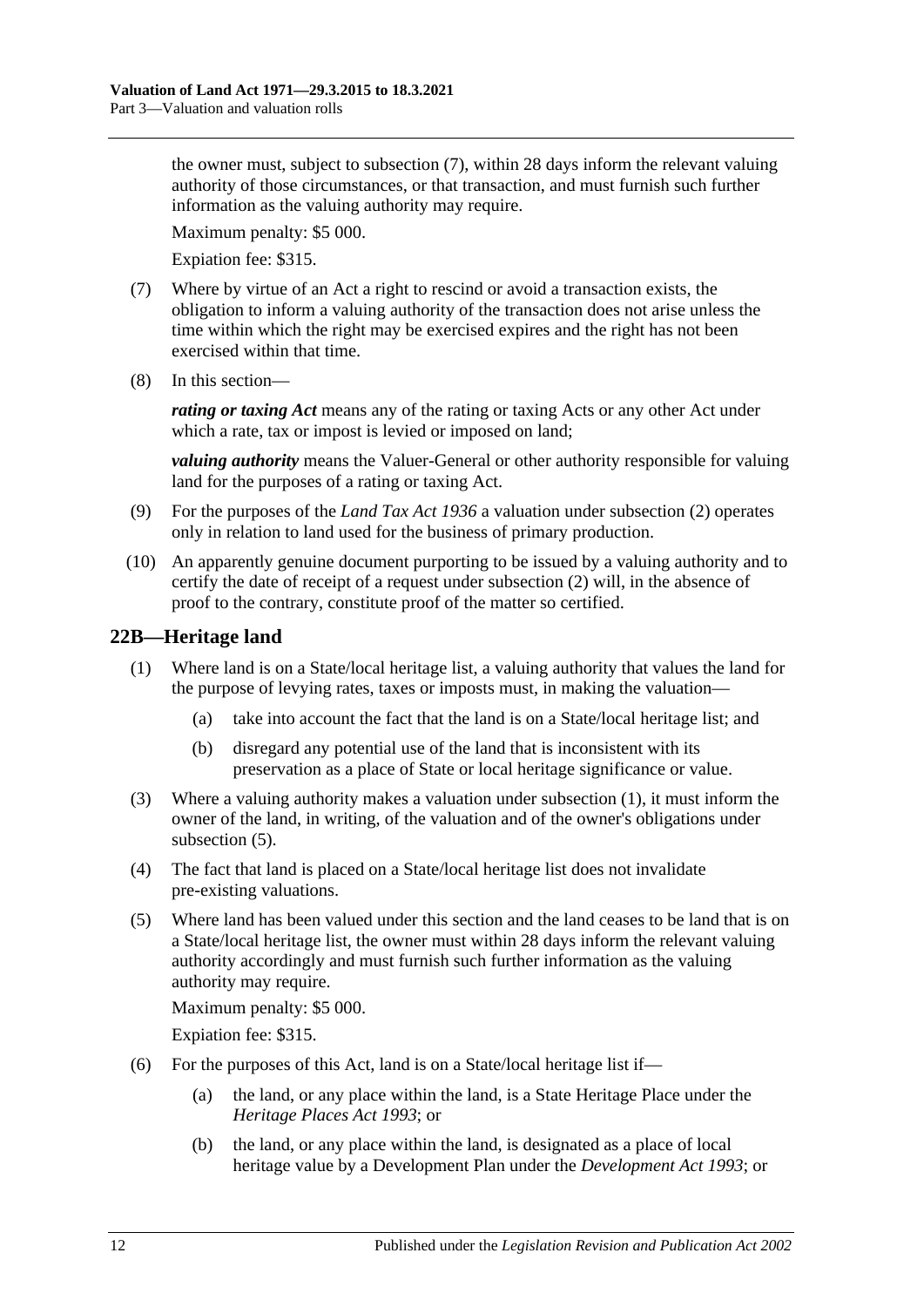- (c) the land is, by virtue of the regulations, to be treated as if it were on a State/local heritage list.
- (7) In this section—

*rating or taxing Act* means any of the rating or taxing Acts or any other Act under which a rate, tax or impost is levied or imposed on land;

*valuing authority* means the Valuer-General or other authority responsible for valuing land for the purposes of a rating or taxing Act.

## <span id="page-12-1"></span><span id="page-12-0"></span>**Part 4—Objections and reviews**

#### **Division 1—Notices and objections**

#### <span id="page-12-4"></span><span id="page-12-2"></span>**23—Notice of valuation**

- (1) The Valuer-General must serve notice of a valuation under this Act on the owner or occupier of the land, or both, as the Valuer-General considers appropriate.
- (2) Where particulars of the valuation are included in an account, assessment or notice for rates, land tax or some other impost, that document will, subject to the regulations, be taken to constitute the notice of valuation required under [subsection](#page-12-4) (1) and service of that document under the Act imposing the rates, tax or other impost will be taken to constitute service of the notice under [subsection](#page-12-4) (1).
- (3) A valuation is not invalid, nor is its operation affected, by reason only of a failure to serve notice of the valuation under this section.

#### <span id="page-12-5"></span><span id="page-12-3"></span>**24—Objection to valuation**

- (1) Subject to this section, a person who is dissatisfied with a valuation of land in force under this Act may, by notice in writing served personally or by post on the Valuer-General, object to the valuation.
- (1a) After notice of a valuation (whenever made) is first served after the commencement of this subsection on the owner or occupier of the land, an objection to the valuation may only be made by the owner or occupier so served within 60 days after the date of service of the notice.
- (1b) However, if the owner or occupier is served with a further notice of the valuation, the person so served will have a further right to object to the valuation provided that—
	- (a) the further notice is the first notice of the valuation served on the person under the Act under which the notice is served; and
	- (b) the objection is made within 60 days after the date of service of that further notice.
- (1c) A person may not make an objection to a valuation if the Valuer-General has previously considered an objection by that person to the valuation.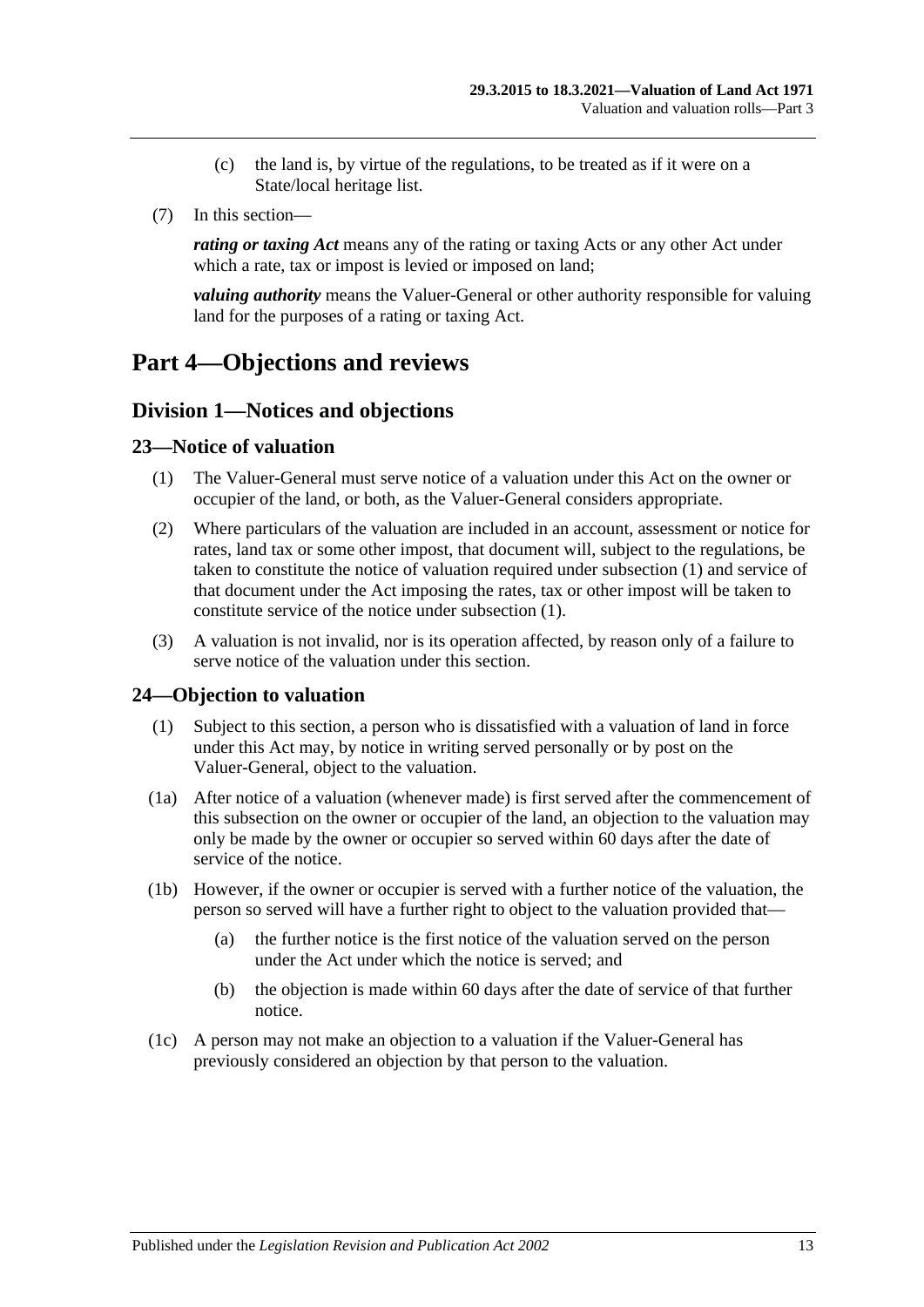- (1d) For the purposes of determining the period within which an objection to a valuation must be made—
	- (a) notice of the valuation sent by post to a person at a proper address for service of the person will be taken to be served at that address at the end of the second day after the day on which it was sent by post unless it is proved that it was not delivered to that address at all; and
	- (b) an apparently genuine document purporting to be issued by the authority that sent the notice and to certify that a specified notice was sent by post on a specified day to a specified person at a specified address will, in the absence of proof to the contrary, constitute proof of the matters so certified.
- (1e) Despite any other provision of this section, the Valuer-General may, for reasonable cause shown by a person entitled to make an objection to a valuation, extend the period within which the objection may be made (whether or not the period for objection to the valuation that would otherwise apply under this section has already expired).
- (2) A notice of objection under [subsection](#page-12-5) (1) must contain a full and detailed statement of the grounds on which the objection is based.

### <span id="page-13-0"></span>**25—Valuer-General to consider and decide upon objection**

- (1) The Valuer-General must, as soon as practicable, consider any objection made under this Act and may either allow or disallow the objection.
- (2) On the determination of any such objection, the Valuer-General must serve upon the person by whom the objection was made notice in writing of his or her decision on the objection and, if the Valuer-General decides to allow an objection, either wholly or in part, he or she must alter the valuation and valuation roll to conform with his or her decision.

## <span id="page-13-1"></span>**Division 2—Valuation reviews**

## <span id="page-13-2"></span>**25A—Panels of land valuers**

- (1) The Governor may, for the purposes of this Division, divide the State into regions and establish a panel of land valuers in relation to each region.
- (2) Subject to this section, the Governor may appoint such land valuers to a panel as he or she thinks expedient.
- (3) A land valuer will be appointed to a panel for such term, not exceeding 3 years, as the Governor may determine and specifies in the instrument of appointment and, upon the expiration of his or her term, will be eligible for reappointment.
- (4) A land valuer is not eligible for appointment to a panel established under this section unless the valuer—
	- (a) has been nominated in the prescribed manner and form for appointment to the panel by the Real Estate Institute of South Australia Incorporated or the Australian Property Institute Incorporated; and
	- (b) has experience in valuing land in the region in relation to which the panel is established.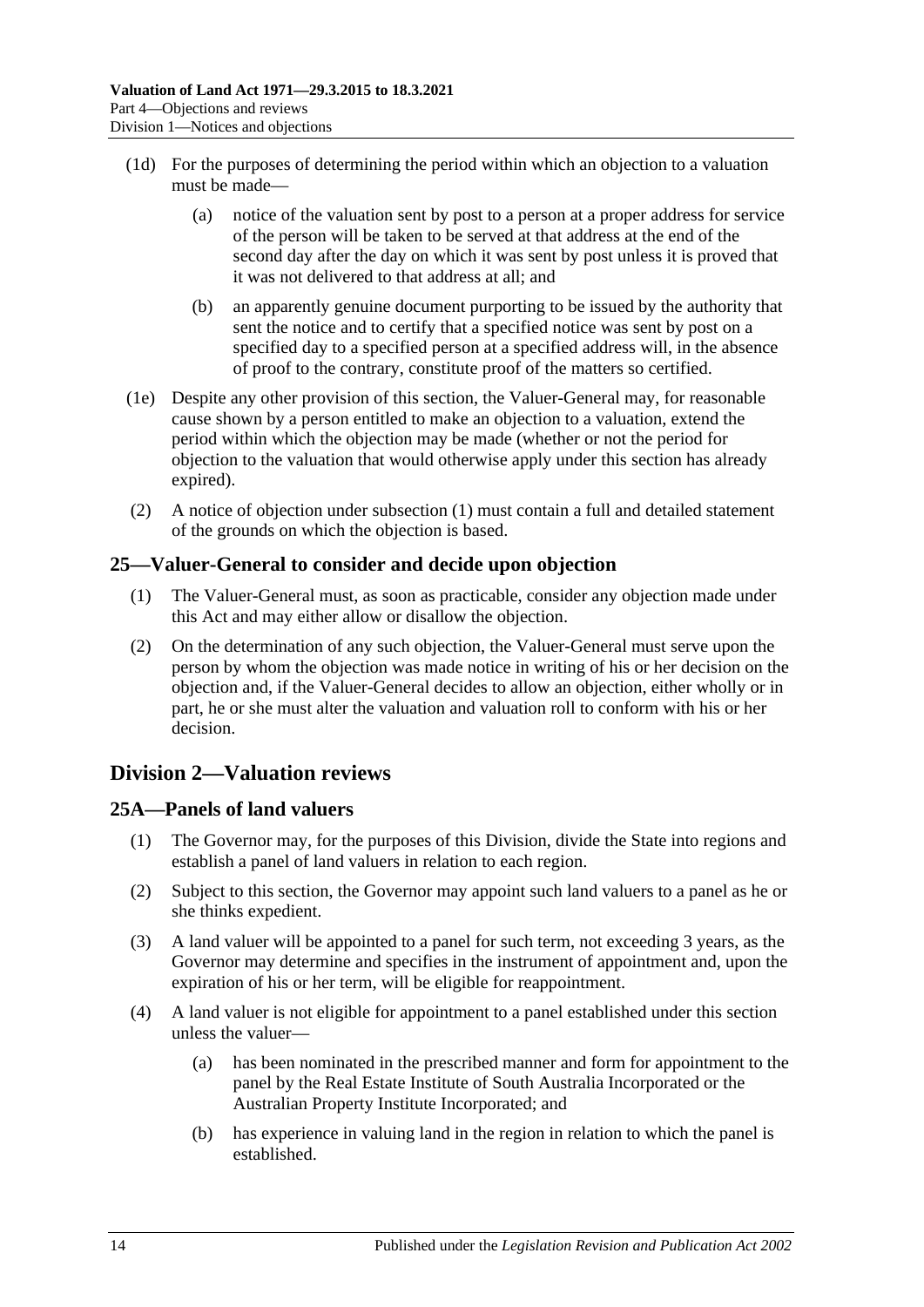- (5) No person who is employed in a department of the Government, by an agency or instrumentality of the Crown or by a council is entitled to be a member of a panel established under this section.
- (6) The Governor may, for proper cause, remove a land valuer from a panel.
- (7) A land valuer may resign from a panel by written notice addressed to the Minister.
- (8) The members of panels established under this section are entitled to such allowances as may be prescribed.

#### <span id="page-14-0"></span>**25B—Review by valuer**

- (1) A person who is dissatisfied with the decision of the Valuer-General upon an objection under this Part may, within 21 days of the day on which he or she receives notice of the decision, apply for a review of the valuation in accordance with this section.
- (2) An application under this section—
	- (a) must be made in the prescribed manner and form; and
	- (b) must be lodged at the office of the Valuer-General or served, by post, on the Valuer-General; and
	- (c) must be accompanied by the prescribed fee.
- (3) No application for review of a valuation may be made under this section if the objection to the valuation involves a question of law.
- (4) Where due application for review of a valuation is made under this section, a land valuer (in this section referred to as *the valuer*) must be selected in accordance with the regulations from the appropriate panel of land valuers to conduct the review.
- (5) Subject to this section, the valuer must, in conducting a review under this section, take into account—
	- (a) the matters set out in the application for review; and
	- (b) any representations of the applicant and the Valuer-General made under [subsection](#page-14-1) (7); and
	- (c) any other matter that the valuer considers relevant to the review of the valuation.
- (6) The matters to be considered upon a review under this section must be confined to questions of fact and must not involve questions of law.
- <span id="page-14-1"></span>(7) The valuer must afford the applicant and the Valuer-General a reasonable opportunity to make representations to the valuer on the subject matter of the review.
- (8) Representations may be made under [subsection](#page-14-1) (7) personally, by a land valuer acting on behalf of the applicant or the Valuer-General, or by any other representative.
- <span id="page-14-3"></span>(9) Subject to [subsection](#page-14-2) (10), the valuer must, upon the determination of the review, confirm, increase or decrease the valuation.
- <span id="page-14-2"></span>(10) A valuer must not make any alteration to a valuation under [subsection](#page-14-3) (9) which has the effect of increasing or decreasing the valuation by a proportion of one-tenth or less.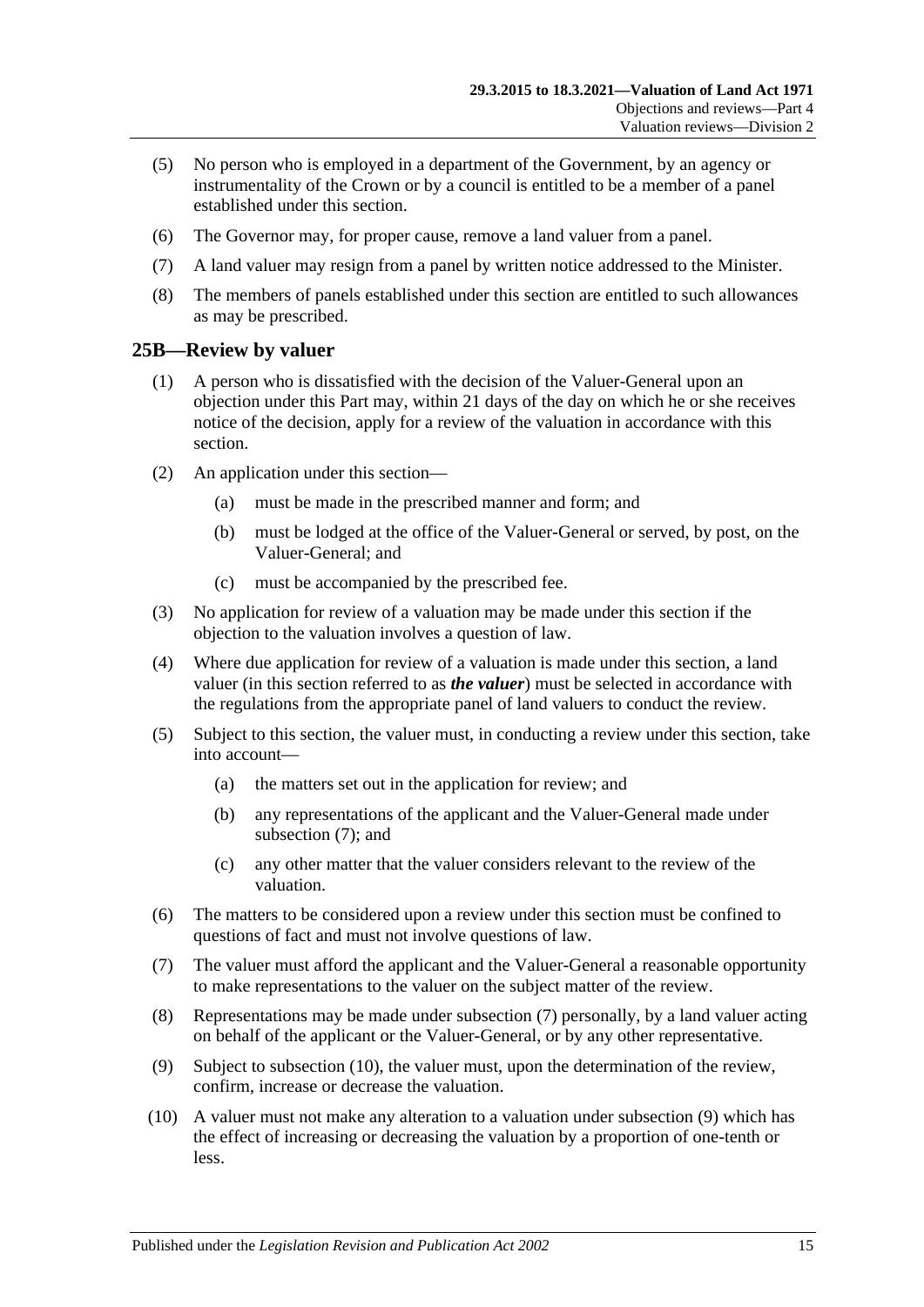- (11) The Valuer-General must make such alterations (if any) to the valuation and valuation roll as are necessary to give effect to the decision of the valuer upon the review.
- (12) Where a valuation is reduced upon a review under this section, the fee paid by the applicant for the review must be refunded.

## <span id="page-15-0"></span>**Division 3—Review by SACAT**

#### <span id="page-15-1"></span>**25C—Review by SACAT**

- <span id="page-15-4"></span>(1) A person who is dissatisfied with—
	- (a) the decision of the Valuer-General upon an objection under [Division 1;](#page-12-1) or
	- (b) the decision of a land valuer upon a review under [Division 2,](#page-13-1)

may apply to SACAT for a review of the decision.

- (2) The right of review conferred by [subsection](#page-15-4) (1)(b) may be exercised by the Valuer-General.
- (3) For the purposes of the *[South Australian Civil and Administrative Tribunal](http://www.legislation.sa.gov.au/index.aspx?action=legref&type=act&legtitle=South%20Australian%20Civil%20and%20Administrative%20Tribunal%20Act%202013)  Act [2013](http://www.legislation.sa.gov.au/index.aspx?action=legref&type=act&legtitle=South%20Australian%20Civil%20and%20Administrative%20Tribunal%20Act%202013)*—
	- (a) an application for a review by SACAT must be made within 21 days after the applicant receives notice of the relevant decision (unless SACAT, in its discretion, allows an extension of time for making the application); and
	- (b) a review under this section will be taken to come within SACAT's review jurisdiction but, in the exercise of this jurisdiction, SACAT will consider the matter *de novo* (adopting such processes and procedures, and considering and receiving such evidence or material, as it thinks fit for the purposes of the proceedings); and
	- (c) without limitation, a variation made by SACAT on the review of a valuation may consist of an increase or decrease in the valuation.
- (4) In this section—

*SACAT* means the South Australian Civil and Administrative Tribunal established under the *[South Australian Civil and Administrative Tribunal Act](http://www.legislation.sa.gov.au/index.aspx?action=legref&type=act&legtitle=South%20Australian%20Civil%20and%20Administrative%20Tribunal%20Act%202013) 2013*.

## <span id="page-15-2"></span>**Division 4—Saving provision**

#### <span id="page-15-3"></span>**25D—Saving provision**

A right to recover a rate, tax or impost is not suspended by an objection or review under this Part and the rate, tax or impost may be recovered on the basis that the valuation is correct but, in the event of a valuation being altered, a due adjustment must be made and any amount paid in excess of the amount that might lawfully have been recovered on the basis of the altered valuation must be refunded and if, on the basis of the altered valuation, a greater amount than that actually recovered might lawfully have been recovered, the difference may be recovered as arrears.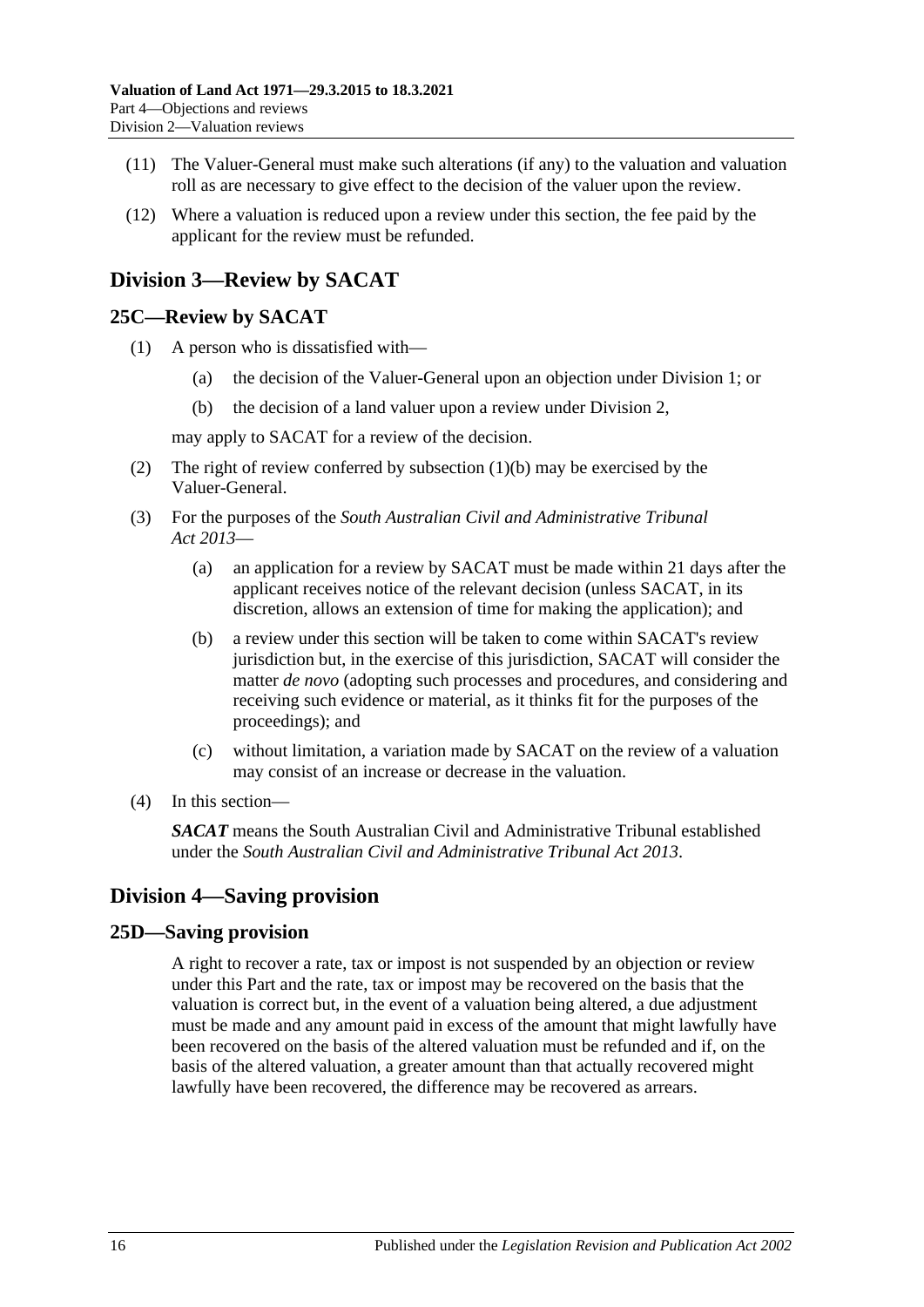## <span id="page-16-0"></span>**Part 5—Miscellaneous**

#### <span id="page-16-4"></span><span id="page-16-1"></span>**26—Access to land etc**

- (1) For the purposes of this Act, the Valuer-General or a person authorised in writing by the Valuer-General may—
	- (a) enter upon any land and make any inspection, measurement or survey necessary or expedient to determine the value of the land; and
	- (b) put to the owner or occupier of the land or any person on the land any questions relating to the value of the land.
- (2) A person must not hinder or obstruct the Valuer-General or a person authorised in writing by the Valuer-General in the exercise of the powers conferred by [subsection](#page-16-4) (1) or refuse or fail truthfully to answer a question lawfully put to him or her under that subsection.

Maximum penalty: \$2 500.

#### <span id="page-16-2"></span>**27—Access to documents in possession of public authorities**

- (1) The Valuer-General and any person authorised in writing by the Valuer-General must be given full and free access to all maps, plans, documents and books that are relevant to the determination of the value of any land, in the possession or power of any department of Government or any council within the State.
- (2) A person must not prevent or attempt to prevent the Valuer-General or a person authorised in writing by the Valuer-General from having access to any such maps, plans, documents or books.

Maximum penalty: \$2 500.

#### <span id="page-16-5"></span><span id="page-16-3"></span>**28—Returns**

- (1) The Valuer-General may, for the purposes of this Act, serve upon the owner of any land forms to be completed and returned to the Valuer-General within such time as the Valuer-General may determine, and specifies upon the forms.
- (2) The forms will contain such questions as the Valuer-General may determine with reference to—
	- (a) the use of the land;
	- (b) the nature and value of improvements on the land;
	- (c) the tenancies (if any) to which the land is subject;
	- (d) any other matters relevant to the valuation of the land.
- <span id="page-16-6"></span>(3) The Valuer-General may, if he or she thinks fit, require any person by whom a form is completed and returned under this section to verify the contents of the form by statutory declaration.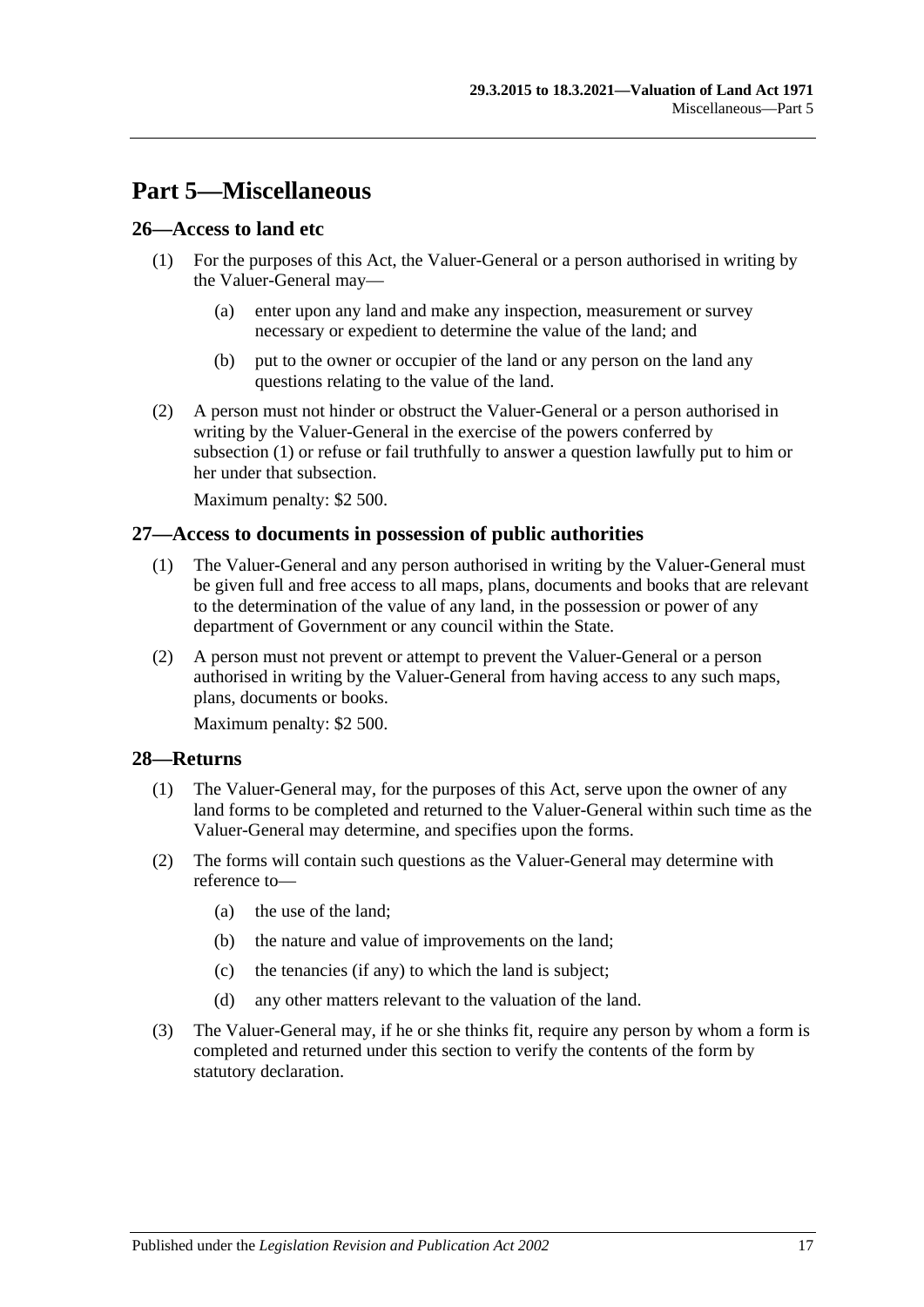(4) A person must not fail to complete and return a form served upon him or her under [subsection](#page-16-5) (1), or return a form containing information that is false or misleading in any material particular, or fail to comply with a requirement made under [subsection](#page-16-6) (3).

Maximum penalty: \$2 500.

Expiation fee: \$75.

#### <span id="page-17-5"></span><span id="page-17-0"></span>**29—Notice of sale etc**

(1) Subject to [subsection](#page-17-4) (2), if any land is sold or the title to any land is transferred, the vendor or transferor must, within 30 days after the completion of the sale or transfer, give to the Valuer-General a notice containing prescribed particulars of the transaction in writing.

Maximum penalty: \$2 500.

<span id="page-17-4"></span>(2) [Subsection](#page-17-5) (1) does not apply in respect of land that has been brought under the provisions of the *[Real Property Act](http://www.legislation.sa.gov.au/index.aspx?action=legref&type=act&legtitle=Real%20Property%20Act%201886) 1886*.

#### <span id="page-17-1"></span>**31—Service of notices**

A notice that the Valuer-General is required to serve upon any person by or under this Act, may be served upon that person—

- (a) personally; or
- (b) by post; or
- (c) by affixing it in some conspicuous place upon the land to which it relates.

#### <span id="page-17-2"></span>**32—Copies of or extracts from entries in valuation rolls**

- (1) Upon the application in writing of any person and upon payment of the prescribed fee, the Valuer-General must furnish that person with a certified copy of, or extract from, any entry in a valuation roll.
- (2) A copy of, or extract from, an entry in a valuation roll certified under the hand of the Valuer-General will in all proceedings and for all purposes be evidence of the matters and things stated in it and that any valuation to which the entry relates has been made in conformity with the provisions of this Act.
- (3) The Valuer-General must publish information as to land value in such forms as the Valuer-General thinks appropriate and make publications containing such information available for purchase at prices approved by the Minister.
- (4) The Valuer-General must—
	- (a) at the request of the owner of land, permit the owner to inspect, free of charge, entries in the valuation roll relating to that land;
	- (b) at the request of any person, and on payment of the prescribed fee, provide that person with information from the valuation roll as to the value of land.

#### <span id="page-17-3"></span>**33—Financial provision**

(1) All money paid to or recovered by the Valuer-General under this Act must be paid into the Consolidated Account.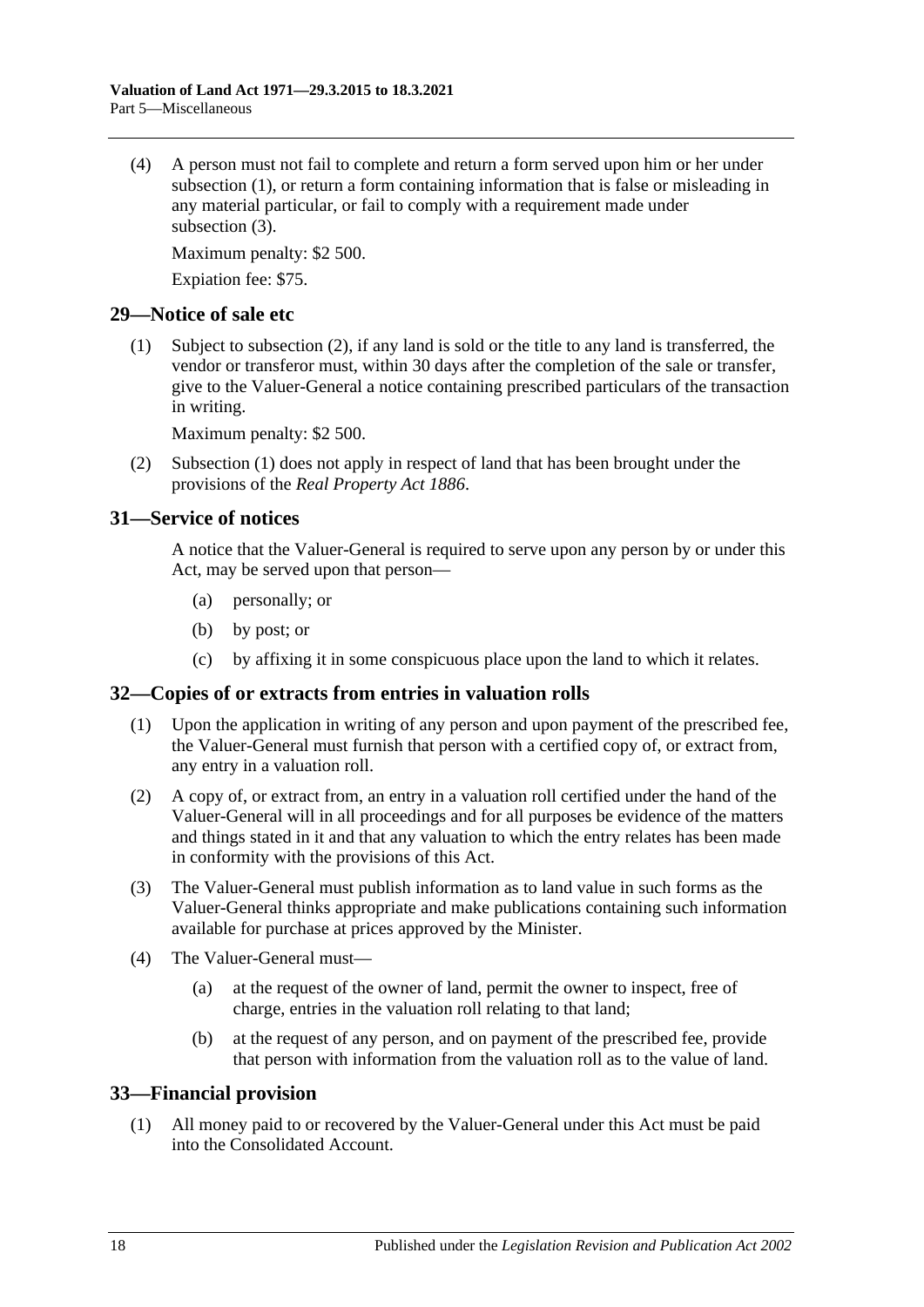(2) The money required for the purposes of this Act (except money for the appropriation of which other provision has been made in this Act) will be paid out of money provided by Parliament for those purposes.

### <span id="page-18-0"></span>**34—Regulations**

The Governor may make all such regulations as are necessary or expedient for the purposes of this Act, and, without limiting the generality of the foregoing, those regulations may—

- (a) prescribe and provide for the recovery of fees for the purposes of this Act; and
- (ab) provide that specified fixtures or improvements, or fixtures or improvements of a specified class, will not be taken into account in determining or assessing the annual value or capital value of land generally, or land of a particular class, where the determination or assessment is to be used for the purpose of raising, levying or imposing any rate, tax or impost; and
- (b) prescribe any form for the purposes of this Act.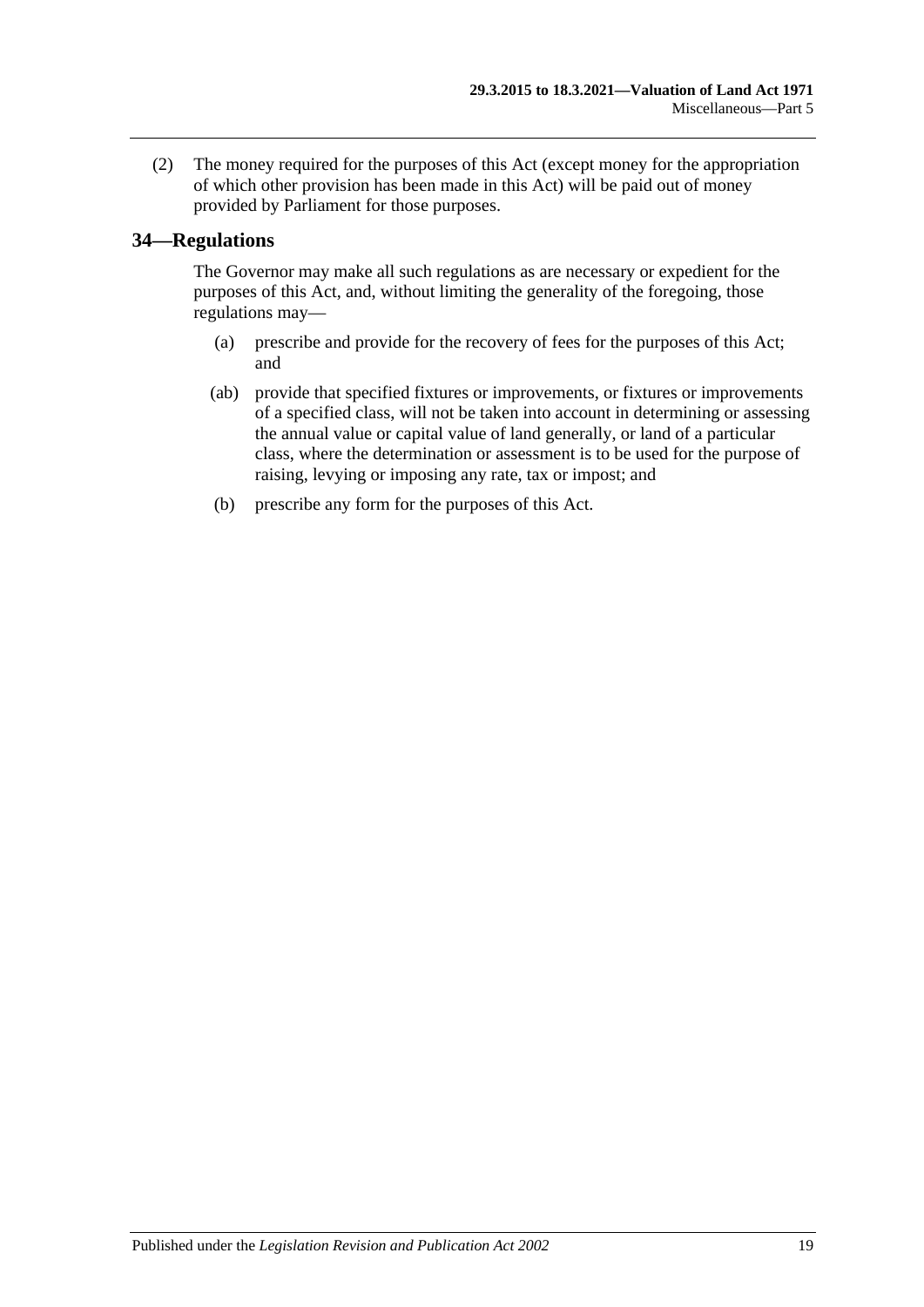## <span id="page-19-0"></span>**Legislative history**

## **Notes**

- Amendments of this version that are uncommenced are not incorporated into the text.
- Please note—References in the legislation to other legislation or instruments or to titles of bodies or offices are not automatically updated as part of the program for the revision and publication of legislation and therefore may be obsolete.
- Earlier versions of this Act (historical versions) are listed at the end of the legislative history.
- For further information relating to the Act and subordinate legislation made under the Act see the Index of South Australian Statutes or www.legislation.sa.gov.au.

## **Principal Act and amendments**

New entries appear in bold.

| Year | N <sub>o</sub> | Title                                                           | Assent     | Commencement                        |
|------|----------------|-----------------------------------------------------------------|------------|-------------------------------------|
| 1971 | 113            | Valuation of Land Act 1971                                      | 9.12.1971  | 1.6.1972 (Gazette 11.5.1972 p1758)  |
| 1972 | 76             | <b>Statutes Amendment (Public</b><br>Salaries) Act 1972         | 28.9.1972  | 28.9.1972                           |
| 1972 | 79             | <b>Statutes Amendment (Valuation of</b><br>Land) Act 1972       | 5.10.1972  | $1.6.1972$ : s 2                    |
| 1973 | 28             | <b>Statutes Amendment (Public</b><br>Salaries) Act 1973         | 20.9.1973  | 20.9.1973                           |
| 1975 | 19             | <b>Statutes Amendment (Public</b><br>Salaries) Act 1975         | 27.3.1975  | 28.8.1975 (Gazette 28.8.1975 p1126) |
| 1976 | 93             | Valuation of Land Act Amendment<br>Act 1976                     | 16.12.1976 | 16.12.1976                          |
| 1981 | 29             | <b>Statutes Amendment (Valuation of</b><br>Land) Act 1981       | 19.3.1981  | 30.6.1981 (Gazette 4.6.1981 p1640)  |
| 1981 | 91             | Valuation of Land Act Amendment<br>Act 1981                     | 23.12.1981 | 23.12.1981                          |
| 1983 | 27             | <b>Local Government Act Amendment</b><br>Act 1983               | 16.6.1983  | 28.7.1983 (Gazette 21.7.1983 p126)  |
| 1984 | 88             | Valuation of Land Act Amendment<br>Act 1984                     | 29.11.1984 | 11.7.1985 (Gazette 4.7.1985 p6)     |
| 1985 | 59             | <b>Statutes Amendment (Remuneration)</b><br>Act 1985            | 30.5.1985  | 13.6.1985 (Gazette 13.6.1985 p2132) |
| 1985 | 86             | Valuation of Land Act Amendment<br>Act 1985                     | 19.9.1985  | 1.7.1986 (Gazette 6.2.1986 p254)    |
| 1987 | 31             | Valuation of Land Act Amendment<br>Act 1987                     | 23.4.1987  | 1.9.1987 (Gazette 20.8.1987 p516)   |
| 1990 | 18             | <b>Statutes Repeal and Amendment</b><br>(Remuneration) Act 1990 | 19.4.1990  | 19.4.1990 (Gazette 19.4.1990 p1136) |
| 1991 | 3              | Valuation of Land (Miscellaneous)<br>Amendment Act 1991         | 14.3.1991  | 14.3.1991                           |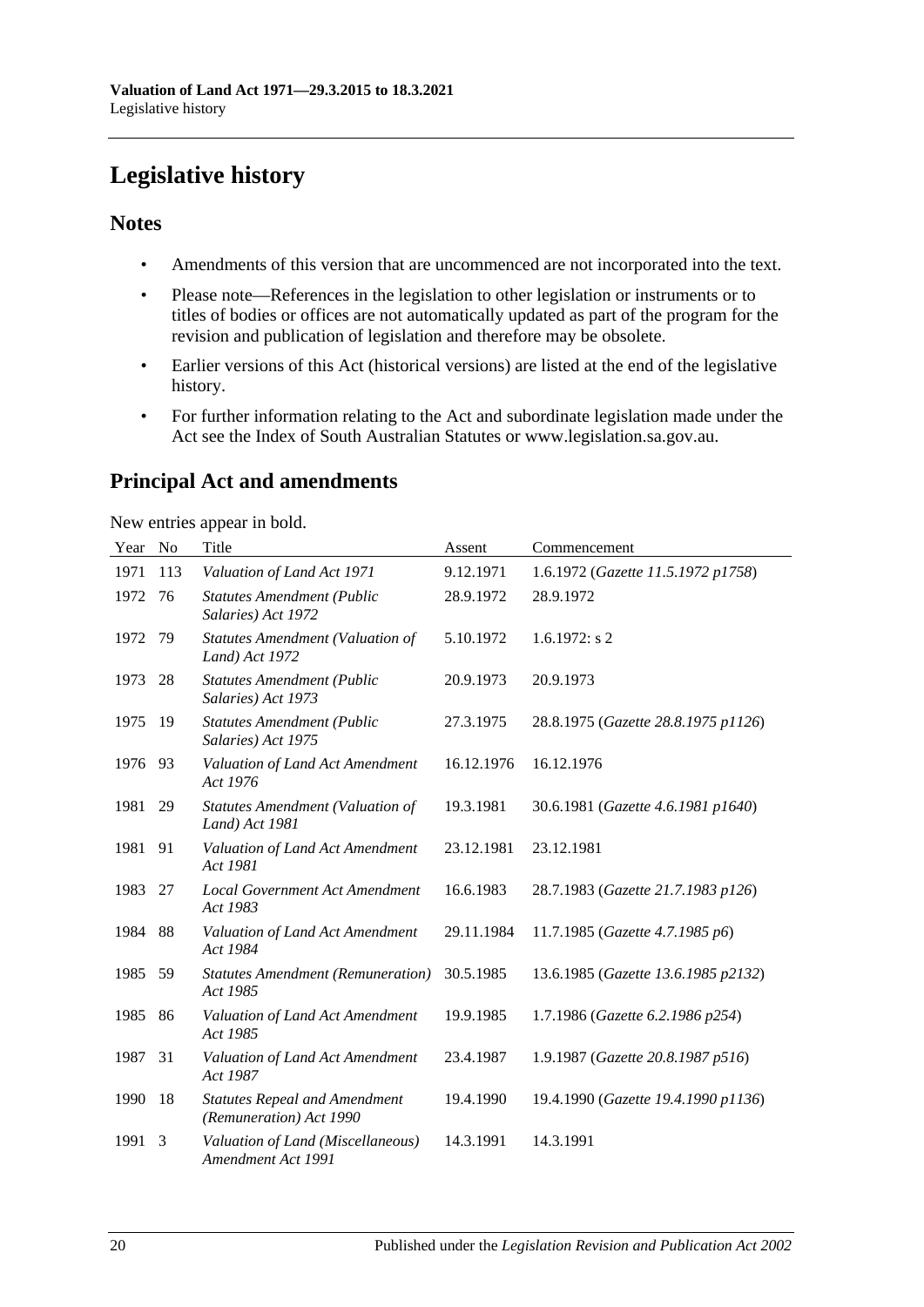| 1992 71 |     | Statutes Amendment (Expiation of<br>Offences) Act 1992                       | 19.11.1992 | 1.3.1993 (Gazette 18.2.1993 p600)                                               |
|---------|-----|------------------------------------------------------------------------------|------------|---------------------------------------------------------------------------------|
| 1993    | 56  | Heritage Act 1993                                                            | 27.5.1993  | 15.1.1994 (Gazette 27.10.1993 p1890)                                            |
| 1996    | 38  | <b>Statutes Amendment (Community</b><br>Titles) Act 1996                     | 9.5.1996   | ss 46 & 47—4.11.1996 (Gazette<br>31.10.1996 p1460)                              |
| 1998    | 43  | Valuation of Land (Miscellaneous)<br>Amendment Act 1998                      | 27.8.1998  | 1.12.1998 (Gazette 26.11.1998 p1600)<br>except s 13(a) & (b) -30.6.1981: s 2(1) |
| 1998 63 |     | <b>Emergency Services Funding</b><br>Act 1998                                | 10.9.1998  | Sch 2 (cl 3)–30.6.1999 ( <i>Gazette</i><br>13.5.1999 p2502)                     |
| 2005    | -39 | Heritage (Heritage Directions)<br>Amendment Act 2005                         | 14.7.2005  | Sch 1 (cl 10)-17.11.2005 (Gazette<br>17.11.2005 p3972)                          |
| 2009    | 76  | Valuation of Land (Miscellaneous)<br>Amendment Act 2009                      | 10.12.2009 | 10.12.2009                                                                      |
| 2014 26 |     | <b>Statutes Amendment (SACAT)</b><br>Act 2014                                | 11.12.2014 | Pt 18 (ss 210–216)–29.3.2015: s 2(2)                                            |
| 2017 5  |     | Statutes Amendment (Planning,<br>Development and Infrastructure)<br>Act 2017 | 28.2.2017  | Pt 27 (s $85$ )—19.3.2021 ( <i>Gazette</i><br>4.3.2021 p823                     |

## **Provisions amended since 3 February 1976**

• Legislative history prior to 3 February 1976 appears in marginal notes and footnotes included in the consolidation of this Act contained in Volume 11 of The Public General Acts of South Australia 1837-1975 at page 286.

New entries appear in bold.

Entries that relate to provisions that have been deleted appear in italics.

| How varied                          | Commencement |  |
|-------------------------------------|--------------|--|
|                                     |              |  |
| deleted by $43/1998 s 17 (Sch)$     | 1.12.1998    |  |
| amended by $91/1981$ s 2            | 23.12.1981   |  |
| amended by $88/1984$ s 3            | 11.7.1985    |  |
| deleted by 43/1998 s 17 (Sch)       | 1.12.1998    |  |
| amended by 29/1981 s 5              | 30.6.1981    |  |
| deleted by $3/1991 s 2$             | 14.3.1991    |  |
|                                     |              |  |
|                                     |              |  |
| amended by $29/1981$ s $6(a)$ , (b) | 30.6.1981    |  |
| amended by $3/1991$ s $3(a)$        | 14.3.1991    |  |
| amended by 43/1998 s 17 (Sch)       | 1.12.1998    |  |
| amended by 93/1976 s 2              | 16.12.1976   |  |
| amended by 43/1998 s 17 (Sch)       | 1.12.1998    |  |
| inserted by $29/1981$ s $6(c)$      | 30.6.1981    |  |
| amended by $3/1991$ s $3(b)$        | 14.3.1991    |  |
| amended by 43/1998 s 17 (Sch)       | 1.12.1998    |  |
|                                     |              |  |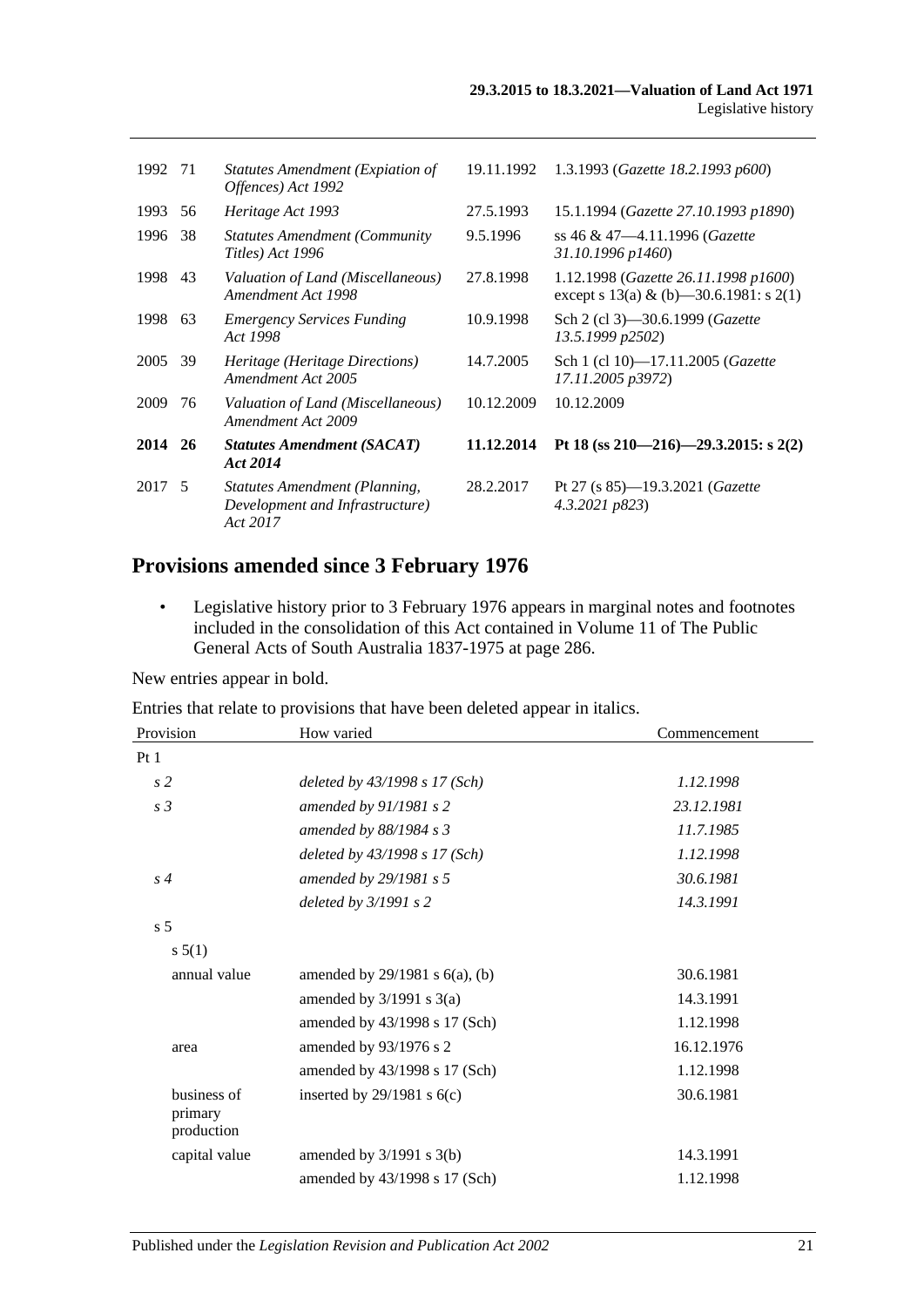#### **Valuation of Land Act 1971—29.3.2015 to 18.3.2021** Legislative history

| council                      | amended by 43/1998 s 17 (Sch)                 | 1.12.1998  |
|------------------------------|-----------------------------------------------|------------|
| general valuation            | amended by 43/1998 s 17 (Sch)                 | 1.12.1998  |
| owner                        | amended by 43/1998 s 17 (Sch)                 | 1.12.1998  |
| the rating or<br>taxing Acts | substituted by $3/1991$ s $3(d)$              | 14.3.1991  |
|                              | amended by $63/1998$ Sch 2 (cl 3(a))          | 30.6.1999  |
| rating or taxing             | deleted by $3/1991 s 3(c)$                    | 14.3.1991  |
| authority                    |                                               |            |
| site value                   | substituted by $29/1981$ s $6(e)$             | 30.6.1981  |
|                              | (b) deleted by $31/1987$ s $3(a)$             | 1.9.1987   |
|                              | amended by $31/1987$ s $3(b)$                 | 1.9.1987   |
| unimproved value             | amended by $31/1987$ s $3(b)$                 | 1.9.1987   |
|                              | (c) deleted by $31/1987$ s $3(b)$             | 1.9.1987   |
|                              | amended by 43/1998 s 17 (Sch)                 | 1.12.1998  |
| $s\ 5(2)$                    | inserted by $31/1987$ s $3(c)$                | 1.9.1987   |
|                              | substituted by 38/1996 s 46                   | 4.11.1996  |
| Pt 2                         |                                               |            |
| s <sub>6</sub>               |                                               |            |
| s(6(1))                      | amended by 43/1998 s 17 (Sch)                 | 1.12.1998  |
| s(6(2))                      | amended by $43/1998$ ss $3(a)$ , 17 (Sch)     | 1.12.1998  |
| s(6(3))                      | amended by 43/1998 ss 3(b), 17 (Sch)          | 1.12.1998  |
| s 6(4)                       | amended by 93/1976 s 3                        | 16.12.1976 |
|                              | amended by $43/1998$ s $3(c)$                 | 1.12.1998  |
| s 6A                         | inserted by 43/1998 s 4                       | 1.12.1998  |
| s <sub>7</sub>               |                                               |            |
| s(7(1))                      | amended by 43/1998 ss 5, 17 (Sch)             | 1.12.1998  |
| 57(2)                        | amended by 43/1998 s 17 (Sch)                 | 1.12.1998  |
| s <sub>8</sub>               |                                               |            |
| s(1)                         | amended by $59/1985$ s $23(a)$                | 13.6.1985  |
|                              | amended by 18/1990 s 28                       | 19.4.1990  |
|                              | amended by 43/1998 s 17 (Sch)                 | 1.12.1998  |
| $s \, 8(2)$                  | deleted by 59/1985 s 23(b)                    | 13.6.1985  |
| s(3)                         | amended by 59/1985 s 23(c)                    | 13.6.1985  |
|                              | amended by 43/1998 s 17 (Sch)                 | 1.12.1998  |
| s 9                          |                                               |            |
| $s \, 9(1)$                  | substituted by $43/1998$ s $6(a)$             | 1.12.1998  |
| $s\ 9(1a)$                   | inserted by $43/1998$ s $6(a)$                | 1.12.1998  |
| $s \, 9(2)$ and (3)          | amended by 43/1998 s 17 (Sch)                 | 1.12.1998  |
| $s\,9(4)$                    | amended by $43/1998$ ss $6(b)$ —(d), 17 (Sch) | 1.12.1998  |
| $s\,9(5)$                    | amended by 43/1998 s 17 (Sch)                 | 1.12.1998  |
| $s \, 9(6)$                  | inserted by $43/1998$ s $6(e)$                | 1.12.1998  |
| s 10                         | deleted by 43/1998 s 17 (Sch)                 | 1.12.1998  |

Pt 3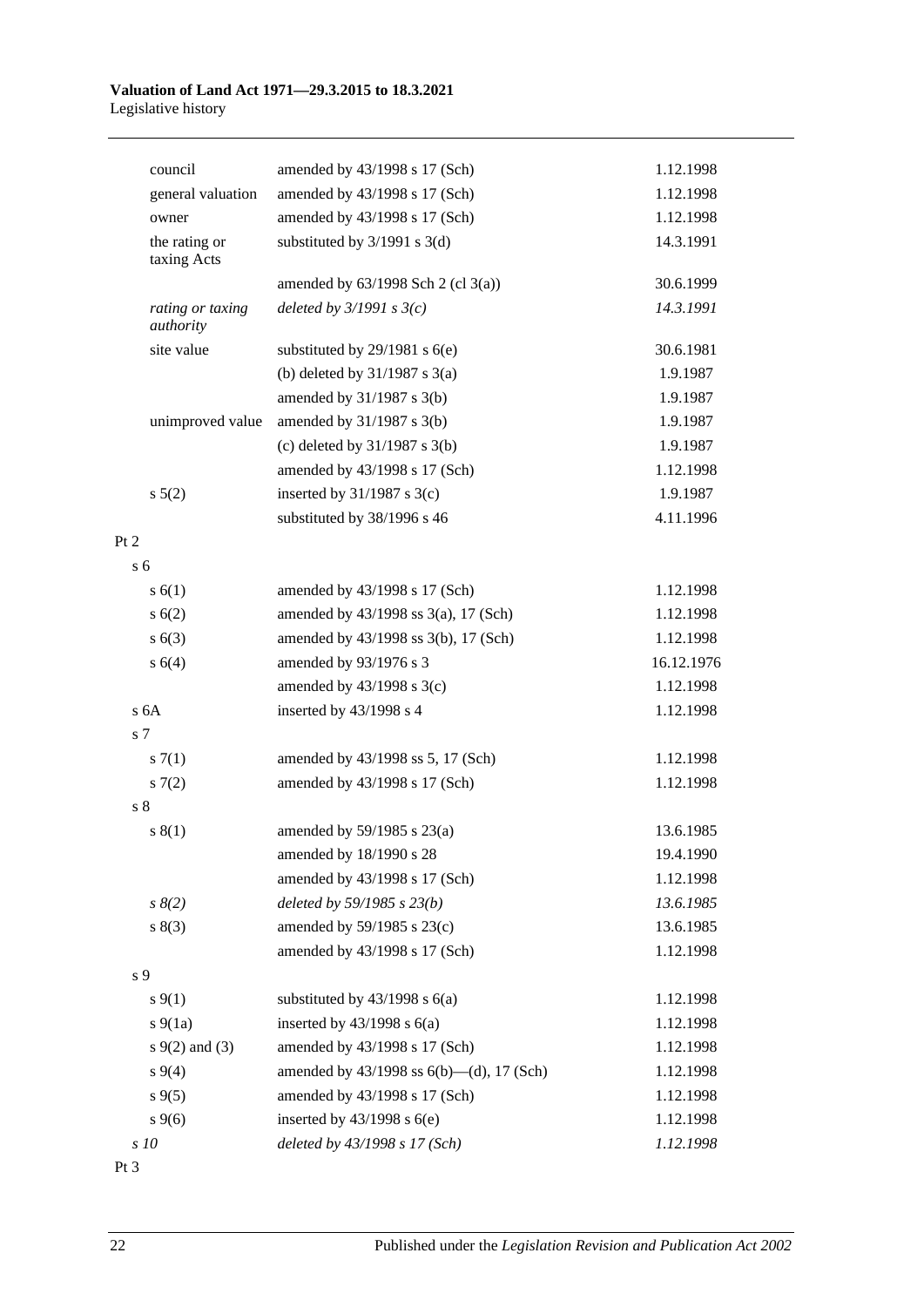| s 11                |                                               |            |
|---------------------|-----------------------------------------------|------------|
| s 11(1)             | substituted by 43/1998 s 7                    | 1.12.1998  |
| s 11(2)             | amended by 3/1991 s 4                         | 14.3.1991  |
|                     | amended by 43/1998 s 17 (Sch)                 | 1.12.1998  |
| s 11(3)             | amended by 43/1998 s 17 (Sch)                 | 1.12.1998  |
| s 12                | substituted by 43/1998 s 8                    | 1.12.1998  |
| s 13                |                                               |            |
| s 13(1)             | amended by 43/1998 s 17 (Sch)                 | 1.12.1998  |
| s 13(2)             | amended by 43/1998 ss 9(a), 17 (Sch)          | 1.12.1998  |
| s 13(3)             | amended by 43/1998 ss 9(b), 17 (Sch)          | 1.12.1998  |
| s <sub>14</sub>     |                                               |            |
| s $14(1)$ and $(2)$ | amended by 43/1998 s 17 (Sch)                 | 1.12.1998  |
| s 14(3)             | inserted by 43/1998 s 10                      | 1.12.1998  |
| s 15                |                                               |            |
| s 15(1)             | amended by 43/1998 s 17 (Sch)                 | 1.12.1998  |
| s 15(2)             | amended by 43/1998 ss 11(a), 17 (Sch)         | 1.12.1998  |
| s 15(3)             | amended by 43/1998 ss 11(b), 17 (Sch)         | 1.12.1998  |
| s 15(4)             | amended by 43/1998 s 17 (Sch)                 | 1.12.1998  |
| s 16                |                                               |            |
| s 16(1)             | s 16 redesignated as s $16(1)$ by 93/1976 s 4 | 16.12.1976 |
|                     | amended by 43/1998 s 17 (Sch)                 | 1.12.1998  |
| s $16(2)$ and $(3)$ | inserted by 93/1976 s 4                       | 16.12.1976 |
|                     | amended by 43/1998 s 17 (Sch)                 | 1.12.1998  |
| s 16A               | inserted by 38/1996 s 47                      | 4.11.1996  |
|                     | amended by 63/1998 Sch 2 (cl 3(b))            | 30.6.1999  |
| s 17                |                                               |            |
| s 17(1)             | amended by $3/1991$ s $5(a)$                  | 14.3.1991  |
|                     | amended by 43/1998 s 17 (Sch)                 | 1.12.1998  |
| s 17(2)             | inserted by $3/1991$ s $5(b)$                 | 14.3.1991  |
|                     | amended by 43/1998 s 17 (Sch)                 | 1.12.1998  |
| s 17(3)             | amended by 43/1998 s 17 (Sch)                 | 1.12.1998  |
|                     | amended by 26/2014 s 210                      | 29.3.2015  |
| s 17(4)             | amended by 88/1984 s 4                        | 11.7.1985  |
|                     | amended by $3/1991$ s $5(c)$                  | 14.3.1991  |
|                     | amended by 43/1998 s 17 (Sch)                 | 1.12.1998  |
| s 18                | amended by 43/1998 s 17 (Sch)                 | 1.12.1998  |
| s 19                |                                               |            |
| s $19(1)$ and $(2)$ | amended by 43/1998 s 17 (Sch)                 | 1.12.1998  |
| s 19(3)             | inserted by 76/2009 s 3                       | 10.12.2009 |
| s20                 | deleted by 3/1991 s 6                         | 14.3.1991  |
| s 21                | amended by 3/1991 s 7                         | 14.3.1991  |
|                     | amended by 43/1998 s 17 (Sch)                 | 1.12.1998  |
|                     |                                               |            |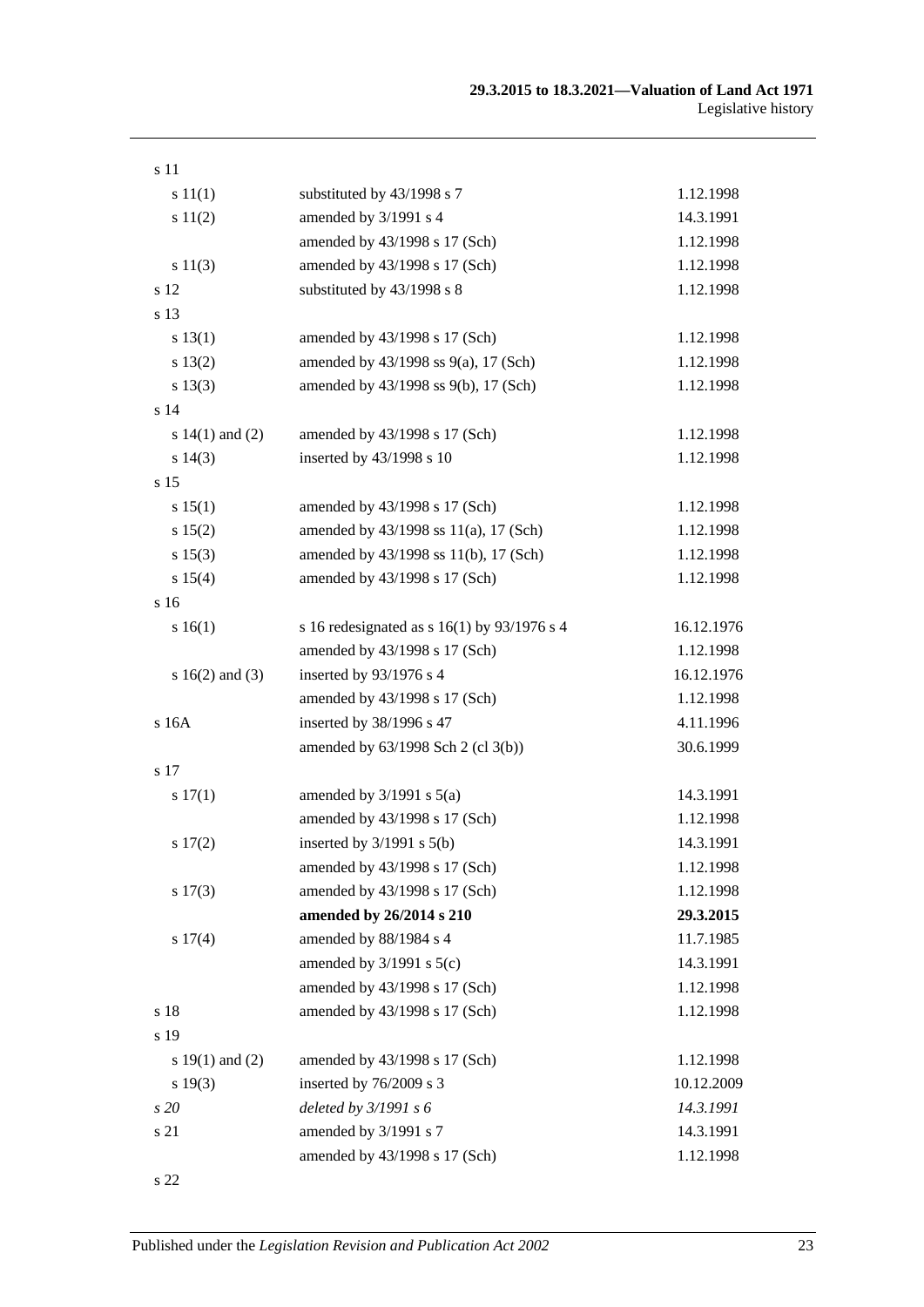| $s\,22(2)$                    | amended by 43/1998 s 17 (Sch)         | 1.12.1998  |
|-------------------------------|---------------------------------------|------------|
| $s\ 22(3)$                    | amended by 43/1998 ss 12, 17 (Sch)    | 1.12.1998  |
| $s\ 22(4)$                    | amended by 43/1998 s 17 (Sch)         | 1.12.1998  |
| s 22A                         | inserted by 29/1981 s 7               | 30.6.1981  |
| s 22A(1)                      | amended by 43/1998 s 13(a)            | 30.6.1981  |
|                               | amended by 43/1998 s 17 (Sch)         | 1.12.1998  |
| $s\,22A(2)$                   | amended by 43/1998 s 13(b)            | 30.6.1981  |
|                               | amended by 43/1998 s 17 (Sch)         | 1.12.1998  |
| $s$ 22A(2a)                   | inserted by $43/1998$ s $13(c)$       | 1.12.1998  |
|                               | deleted by $76/2009 s 4$              | 10.12.2009 |
| $s\,22A(3)$                   | amended by 43/1998 s 17 (Sch)         | 1.12.1998  |
| s 22A(4)                      | amended by 43/1998 s 17 (Sch)         | 1.12.1998  |
| $s\,22A(5)$                   | deleted by $43/1998 s 13(d)$          | 1.12.1998  |
| $s\,22A(6)$                   | amended by 3/1991 s 14                | 14.3.1991  |
|                               | amended by 71/1992 s 3(1) (Sch)       | 1.3.1993   |
|                               | amended by 43/1998 ss 13(e), 17 (Sch) | 1.12.1998  |
| $s\ 22A(9)$                   | amended by 43/1998 s 17 (Sch)         | 1.12.1998  |
| $s$ 22A(10)                   | inserted by $43/1998$ s $13(f)$       | 1.12.1998  |
| s22B                          | inserted by 86/1985 s 3               | 1.7.1986   |
| $s\ 22B(1)$                   | substituted by $3/1991$ s $8(a)$      | 14.3.1991  |
|                               | amended by 39/2005 Sch 1 cl 10(1)-(3) | 17.11.2005 |
| $s\,22B(2)$                   | deleted by $3/1991 s 8(a)$            | 14.3.1991  |
| $s$ 22B(3)                    | amended by $3/1991$ s $8(b)$          | 14.3.1991  |
|                               | amended by 43/1998 s 17 (Sch)         | 1.12.1998  |
| $s\ 22B(4)$                   | substituted by $3/1991$ s $8(c)$      | 14.3.1991  |
|                               | amended by 39/2005 Sch 1 cl 10(4)     | 17.11.2005 |
| $s$ 22B(5)                    | amended by 3/1991 s 14                | 14.3.1991  |
|                               | amended by 71/1992 s 3(1) (Sch)       | 1.3.1993   |
|                               | amended by 43/1998 ss 14, 17 (Sch)    | 1.12.1998  |
|                               | amended by 39/2005 Sch 1 cl 10(5)     | 17.11.2005 |
| $s\ 22B(6)$                   | amended by 3/1991 s 8(d)              | 14.3.1991  |
|                               | amended by 56/1993 Sch 2              | 15.1.1994  |
|                               | substituted by 39/2005 Sch 1 cl 10(6) | 17.11.2005 |
| $s$ 22B $(7)$                 |                                       |            |
| item of the State<br>heritage | deleted by 56/1993 Sch 2              | 15.1.1994  |
| <b>State Heritage</b><br>Area | substituted by 56/1993 Sch 2          | 15.1.1994  |
|                               | deleted by 39/2005 Sch 1 cl 10(7)     | 17.11.2005 |
| Pt 4                          | heading substituted by 91/1981 s 3    | 23.12.1981 |
|                               | heading substituted by 88/1984 s 5    | 11.7.1985  |
|                               | heading substituted by 26/2014 s 211  | 29.3.2015  |
| Pt 4 Div 1                    | heading inserted by 88/1984 s 5       | 11.7.1985  |
|                               |                                       |            |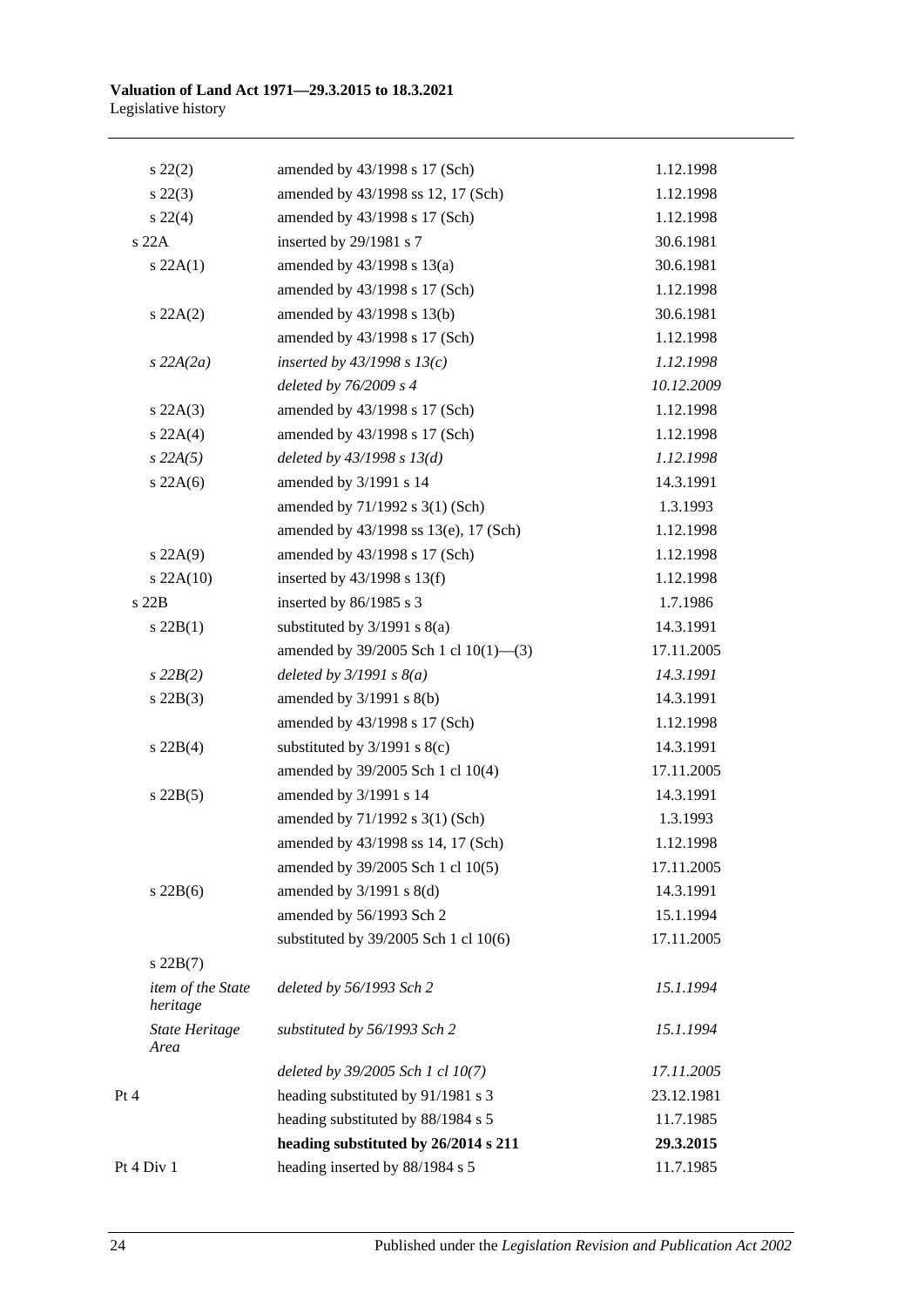| s 23                | amended by 91/1981 s 4               | 23.12.1981 |
|---------------------|--------------------------------------|------------|
|                     | amended by 3/1991 s 9                | 14.3.1991  |
|                     | substituted by 43/1998 s 15          | 1.12.1998  |
| s 24                | substituted by 91/1981 s 5           | 23.12.1981 |
| $s\,24(1)$          | amended by 43/1998 s 16(a)           | 1.12.1998  |
| s $24(1a)$ — $(1d)$ | inserted by 43/1998 s 16(b)          | 1.12.1998  |
| $s\,24(1e)$         | inserted by 76/2009 s 5              | 10.12.2009 |
| s <sub>25</sub>     |                                      |            |
| $s 25(1)$ and (2)   | amended by 43/1998 s 17 (Sch)        | 1.12.1998  |
| $s\,25(3)$          | deleted by 88/1984 s 6               | 11.7.1985  |
| $s\,25(4)$          | amended by 27/1983 s 25(1)           | 28.7.1983  |
|                     | deleted by 88/1984 s 6               | 11.7.1985  |
| Pt 4 Div 2          | inserted by 88/1984 s 7              | 11.7.1985  |
| s25A                |                                      |            |
| $s 25A(1)$ (8)      | amended by 43/1998 s 17 (Sch)        | 1.12.1998  |
| s25B                |                                      |            |
| s 25B(1)            | amended by 43/1998 s 17 (Sch)        | 1.12.1998  |
|                     | amended by 26/2014 s 212             | 29.3.2015  |
| $s25B(4)$ (12)      | amended by 43/1998 s 17 (Sch)        | 1.12.1998  |
| Pt 4 Div 3          | inserted by 88/1984 s 7              | 11.7.1985  |
|                     | heading substituted by 26/2014 s 213 | 29.3.2015  |
| s 25C               |                                      |            |
| $s \, 25C(1)$       | amended by 43/1998 s 17 (Sch)        | 1.12.1998  |
|                     | amended by 26/2014 s 214(1)          | 29.3.2015  |
| $s\,25C(2)$         | amended by 26/2014 s 214(2)          | 29.3.2015  |
| $s$ 25 $C(3)$       | substituted by 26/2014 s 214(3)      | 29.3.2015  |
| $s \, 25C(4)$       | inserted by 26/2014 s 214(3)         | 29.3.2015  |
| Pt 4 Div 4          | inserted by 88/1984 s 7              | 11.7.1985  |
| s 25D               | amended by $3/1991$ s 10             | 14.3.1991  |
|                     | amended by 43/1998 s 17 (Sch)        | 1.12.1998  |
|                     | amended by 26/2014 s 215             | 29.3.2015  |
| Pt 5                |                                      |            |
| s 26                |                                      |            |
| $s \; 26(1)$        | amended by 43/1998 s 17 (Sch)        | 1.12.1998  |
| $s \; 26(2)$        | amended by 3/1991 s 14               | 14.3.1991  |
|                     | amended by 43/1998 s 17 (Sch)        | 1.12.1998  |
| s 27                |                                      |            |
| $s \, 27(1)$        | amended by 43/1998 s 17 (Sch)        | 1.12.1998  |
| $s\,27(2)$          | amended by 3/1991 s 14               | 14.3.1991  |
|                     | amended by 43/1998 s 17 (Sch)        | 1.12.1998  |
| s 28                |                                      |            |
| s 28(1)             | amended by $3/1991$ s $11(a)$        | 14.3.1991  |
| $s\,28(2)$          | substituted by $3/1991$ s $11(b)$    | 14.3.1991  |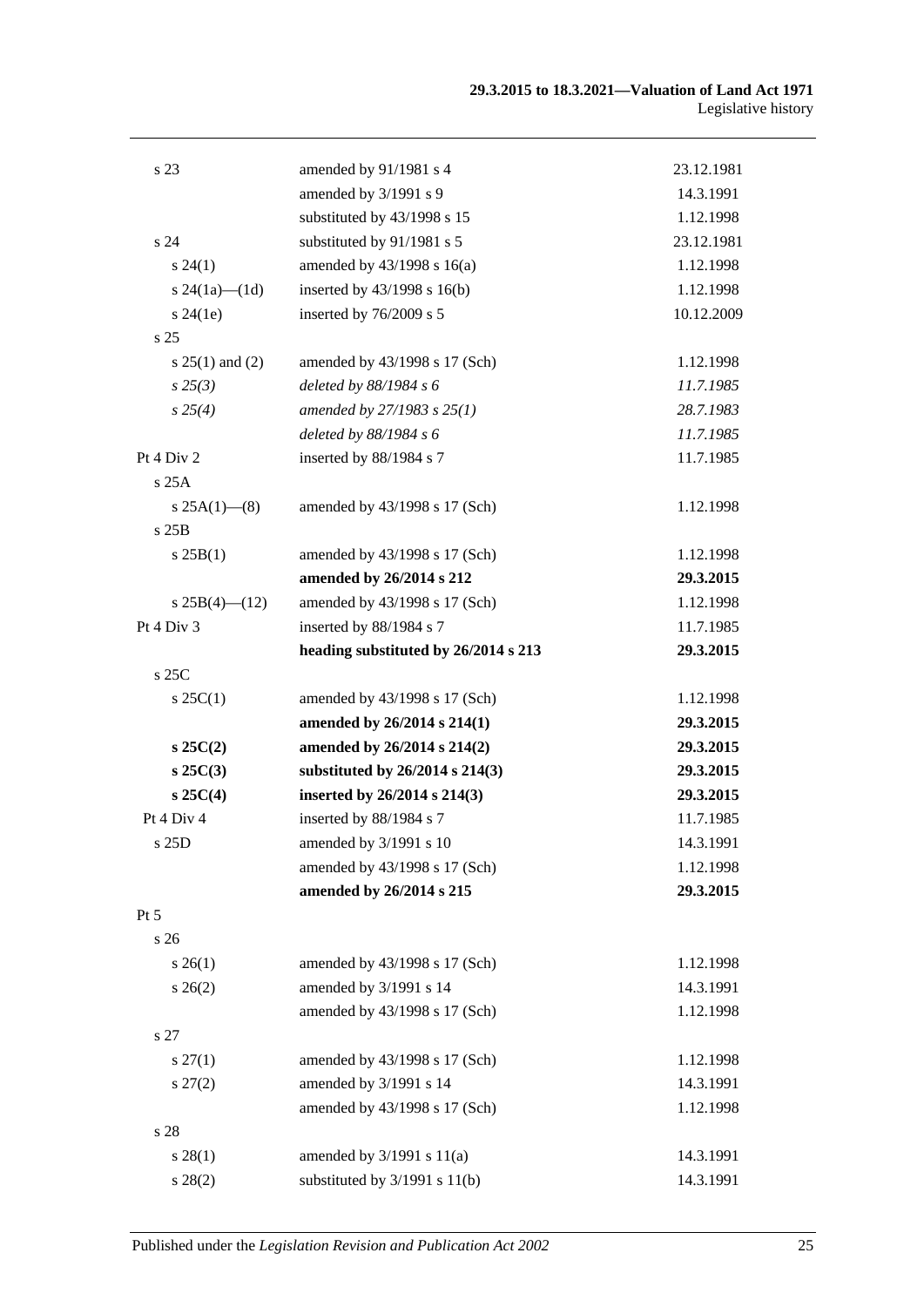#### **Valuation of Land Act 1971—29.3.2015 to 18.3.2021** Legislative history

| $s\,28(3)$         | amended by $43/1998$ s 17 (Sch)     | 1.12.1998 |
|--------------------|-------------------------------------|-----------|
| $s\,28(4)$         | amended by 3/1991 s 14              | 14.3.1991 |
|                    | amended by $71/1992$ s $3(1)$ (Sch) | 1.3.1993  |
|                    | amended by $43/1998$ s 17 (Sch)     | 1.12.1998 |
| s <sub>29</sub>    |                                     |           |
| $s\,29(1)$         | amended by $3/1991$ s 14            | 14.3.1991 |
|                    | amended by $43/1998$ s 17 (Sch)     | 1.12.1998 |
| $s\,29(2)$         | amended by 43/1998 s 17 (Sch)       | 1.12.1998 |
| $s\,29(3)$ and (4) | deleted by 3/1991 s 12              | 14.3.1991 |
| s30                | deleted by $43/1998 s 17 (Sch)$     | 1.12.1998 |
| s 32               |                                     |           |
| s $32(1)$ and (2)  | amended by 43/1998 s 17 (Sch)       | 1.12.1998 |
| s $32(3)$ and (4)  | inserted by $3/1991$ s 13           | 14.3.1991 |
| s 33               |                                     |           |
| $s \, 33(1)$       | substituted by $43/1998$ s 17 (Sch) | 1.12.1998 |
| $s \, 33(2)$       | amended by $43/1998$ s 17 (Sch)     | 1.12.1998 |
| s 34               | amended by $43/1998$ s 17 (Sch)     | 1.12.1998 |
|                    |                                     |           |

## **Transitional etc provisions associated with Act or amendments**

#### *Valuation of Land (Miscellaneous) Amendment Act 1991*

#### **15—Saving provision**

The amendments to the definitions of *annual value* and *capital value* made by this Act do not affect the validity of determinations of annual value or capital value made by reference to the earlier definitions.

## *Statutes Amendment (SACAT) Act 2014*

#### **216—Transitional provisions**

(1) In this section—

*principal Act* means the *[Valuation of Land Act](http://www.legislation.sa.gov.au/index.aspx?action=legref&type=act&legtitle=Valuation%20of%20Land%20Act%201971) 1971*;

*relevant day* means the day on which this Part comes into operation;

*Tribunal* means the South Australian Civil and Administrative Tribunal.

- (2) A right of appeal to the Land and Valuation Court under section 25C of the principal Act in existence before the relevant day (but not exercised before that day) will be exercised as if this Part had been in operation before that right arose, so that the relevant proceedings may be commenced before the Tribunal rather than the Land and Valuation Court.
- (3) Nothing in this section affects any proceedings before the Land and Valuation Court commenced before the relevant day.

## **Historical versions**

Reprint No 1—15.1.1992